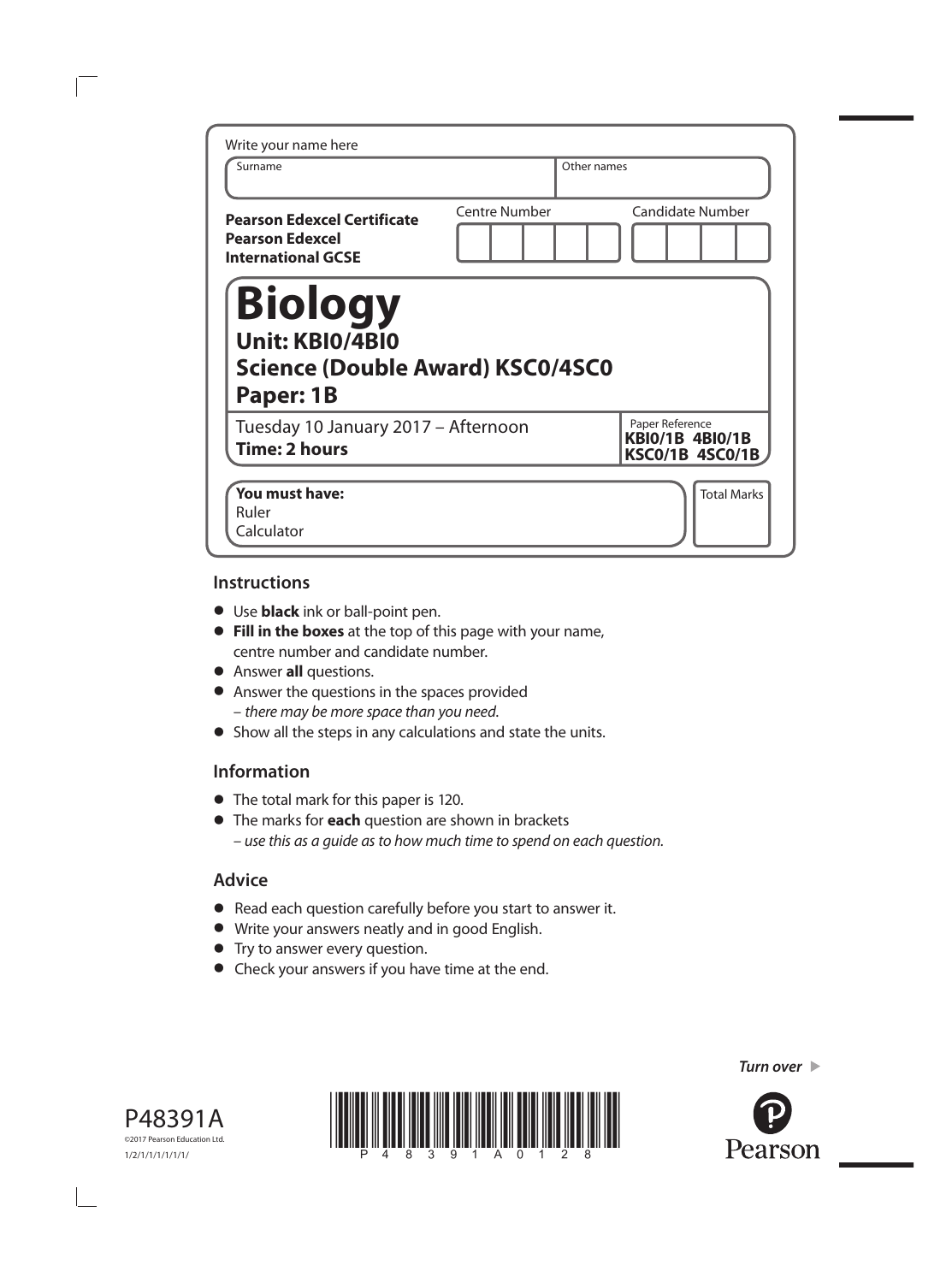**1** The diagram shows a food web from a forest.



(a) Use information from the food web to complete the table.

The first one has been done for you.

**(3)**

| number of organisms                                            |  |
|----------------------------------------------------------------|--|
| number of food chains                                          |  |
| number of primary consumers                                    |  |
| number of organisms that belong to more than one trophic level |  |

**DO NOT WRITE IN THE INTERNATIONAL CONTRACTOR** 

**DOMOTAWRITE IN THIS AREA** 

**DO NOT WRITE IN THIS AREA**

**DOWOTWEITENTERS**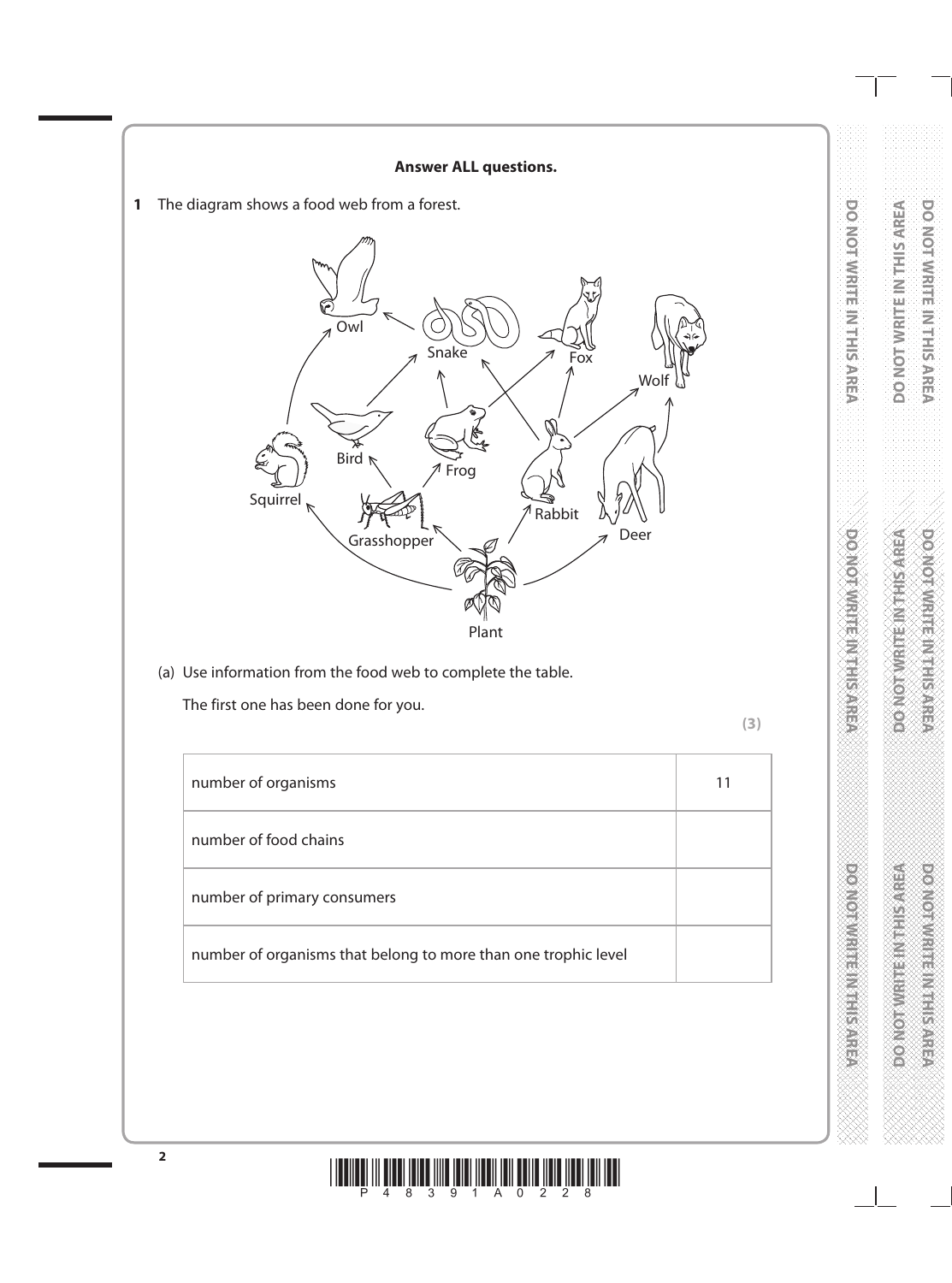| (b) Plant cell walls are made of cellulose.                                   |     |
|-------------------------------------------------------------------------------|-----|
| Cellulose is an insoluble molecule made from the same simple sugar as starch. |     |
| The rabbit's intestine contains bacteria that can digest cellulose.           |     |
| Suggest why this is an advantage for the rabbit.                              |     |
|                                                                               | (2) |
|                                                                               |     |
|                                                                               |     |
|                                                                               |     |
|                                                                               |     |
|                                                                               |     |
| (c) The deer runs away when it sees the wolf.                                 |     |
| (i) Name the effector in this response.                                       |     |
|                                                                               | (1) |
|                                                                               |     |
| (ii) The deer releases a hormone when it sees the wolf.                       |     |
|                                                                               |     |
| Explain how this hormone helps the deer to run away.                          | (3) |
|                                                                               |     |
|                                                                               |     |
|                                                                               |     |
|                                                                               |     |
|                                                                               |     |
|                                                                               |     |
|                                                                               |     |
|                                                                               |     |
|                                                                               |     |
|                                                                               |     |
|                                                                               |     |
|                                                                               |     |
|                                                                               |     |
|                                                                               |     |
|                                                                               |     |
|                                                                               |     |
|                                                                               |     |

**DONOTWRITE IN THIS AREA** 

**PONOTWERT INTERNET** 



 $\overline{\mathbf{3}}$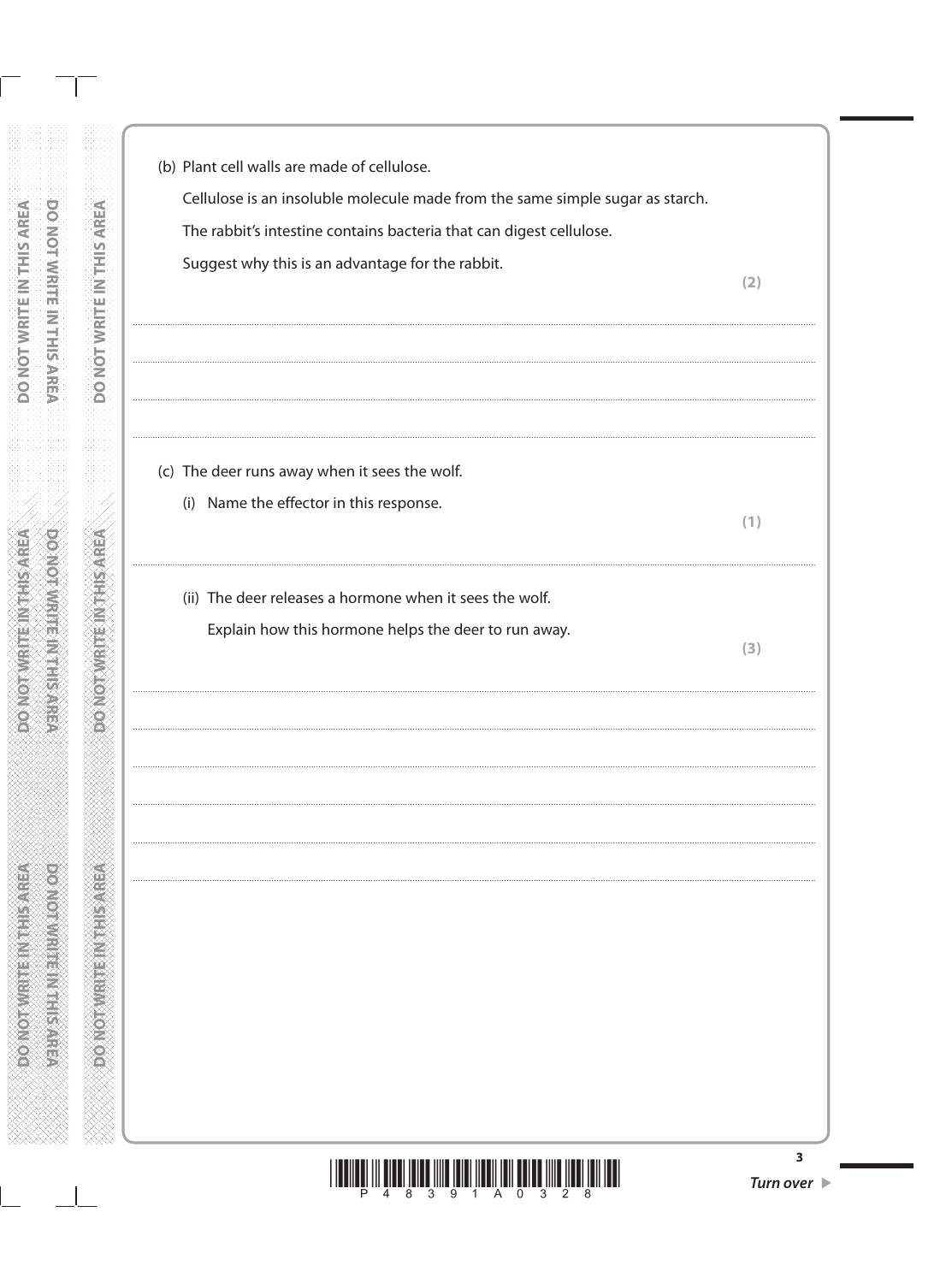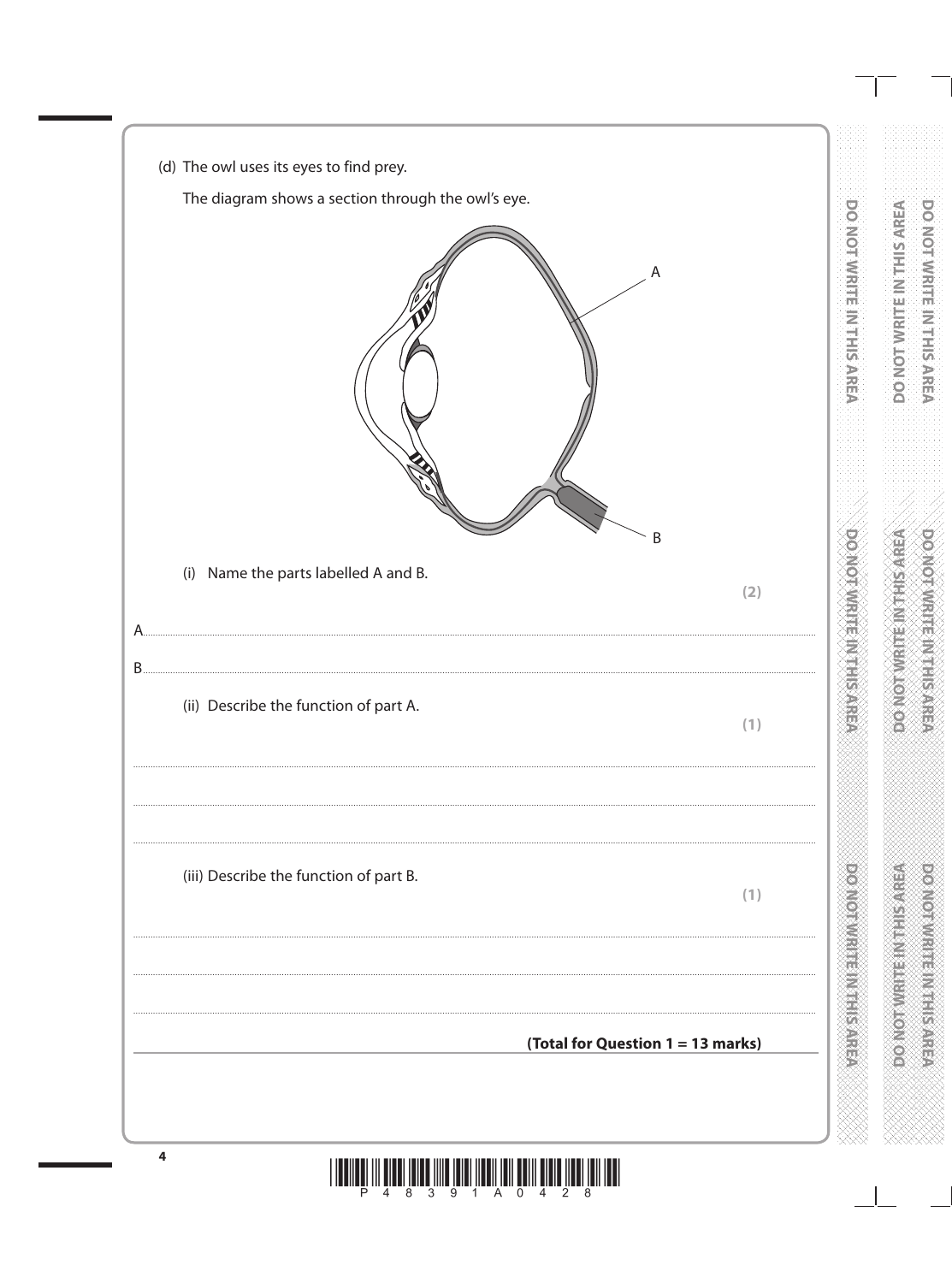2 The photograph shows a chicken with feathers.

**DO NOT WRITE IN THIS AREA** 

**DONOTWRITEINTHISAREA** 

**PONOT WRITE INSTESSION** 



(a) Scientists can use selective breeding to produce chickens with no feathers. Explain how a chicken with no feathers can be produced by selective breeding.

 $(3)$ 

| I III ANDALI III BILBI IBILBI IIII ALDI III ALDI III ALDI BILBI III ALDI IBIL |  |  |  |  |  |
|-------------------------------------------------------------------------------|--|--|--|--|--|
|                                                                               |  |  |  |  |  |

 $\overline{5}$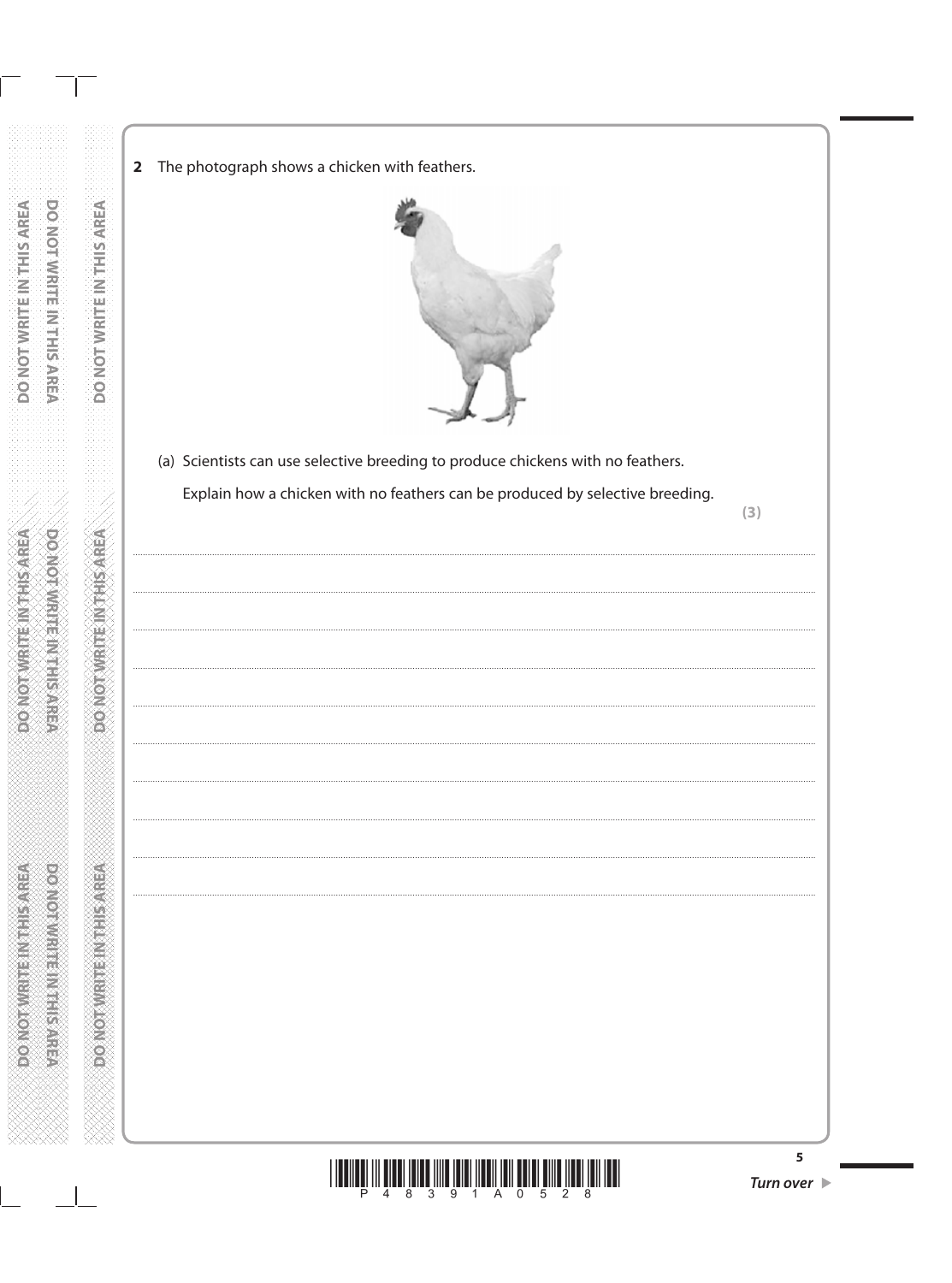**DO NOT WRITE IN THIS AREA DOMOTAWRITE IN THIS AREA** 

**POSTOR AND IN THE PROPERTY OF** 

(b) Selective breeding is also used to breed chickens for egg production and chickens for meat production.

The graph shows how age affects the average (mean) number of eggs produced per chicken per year.

The graph shows this information for chickens bred for egg production and for chickens bred for meat production.

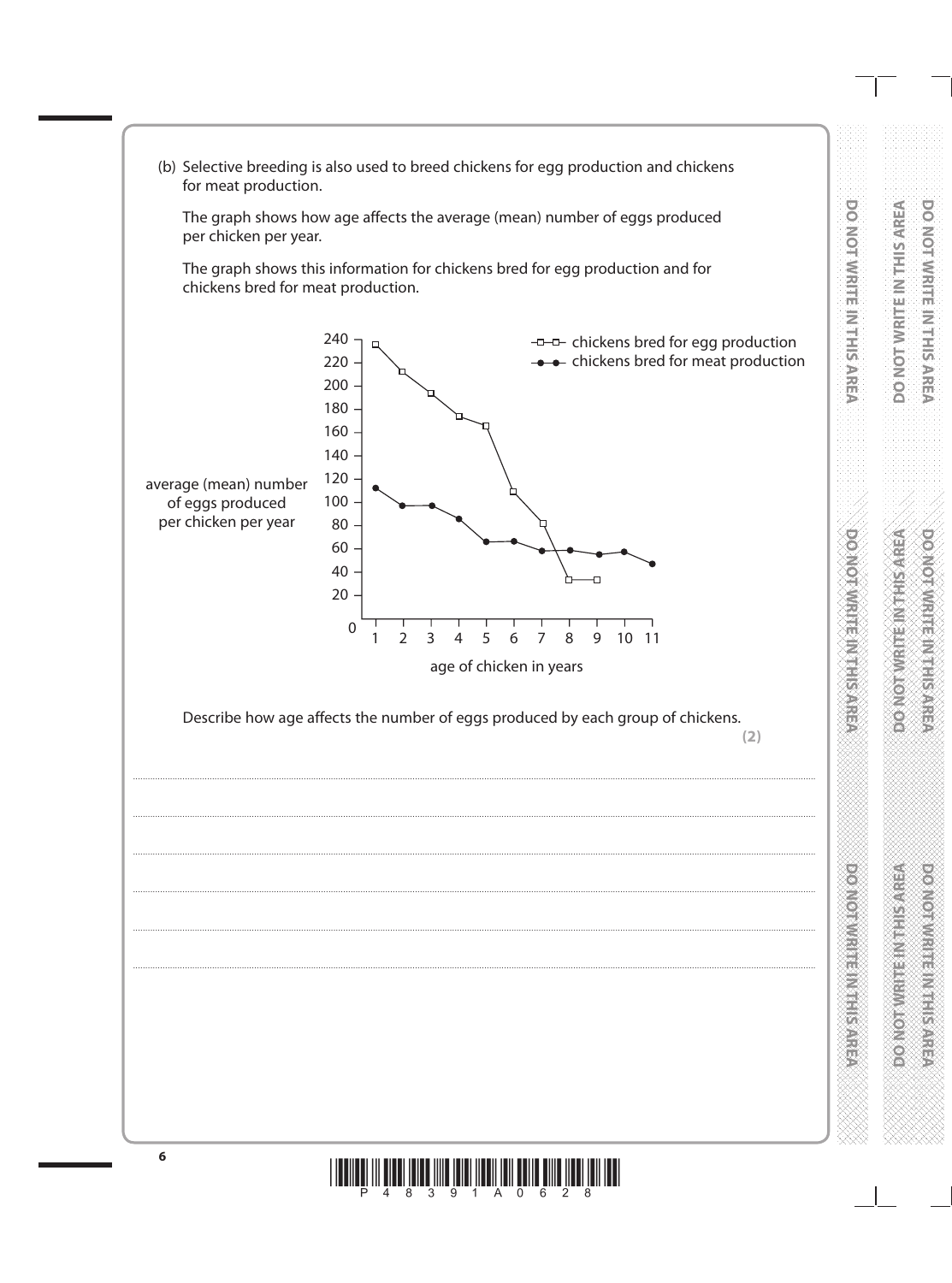|                             | (c) Chickens in factory farms are kept in cages inside buildings rather than being<br>kept outdoors. |                         |
|-----------------------------|------------------------------------------------------------------------------------------------------|-------------------------|
| DO NOT WRITE IN THIS AREA   | Suggest how factory farming can affect egg production.                                               | (3)                     |
|                             |                                                                                                      |                         |
|                             |                                                                                                      |                         |
|                             |                                                                                                      |                         |
|                             |                                                                                                      |                         |
| <b>DONOTWRITE/NTRISAREA</b> |                                                                                                      |                         |
|                             | (Total for Question 2 = 8 marks)                                                                     |                         |
|                             |                                                                                                      |                         |
|                             |                                                                                                      |                         |
|                             |                                                                                                      |                         |
|                             |                                                                                                      |                         |
|                             |                                                                                                      |                         |
| <b>DONOTWEINEMERSAREA</b>   |                                                                                                      |                         |
|                             |                                                                                                      |                         |
|                             |                                                                                                      | $\overline{\mathbf{z}}$ |

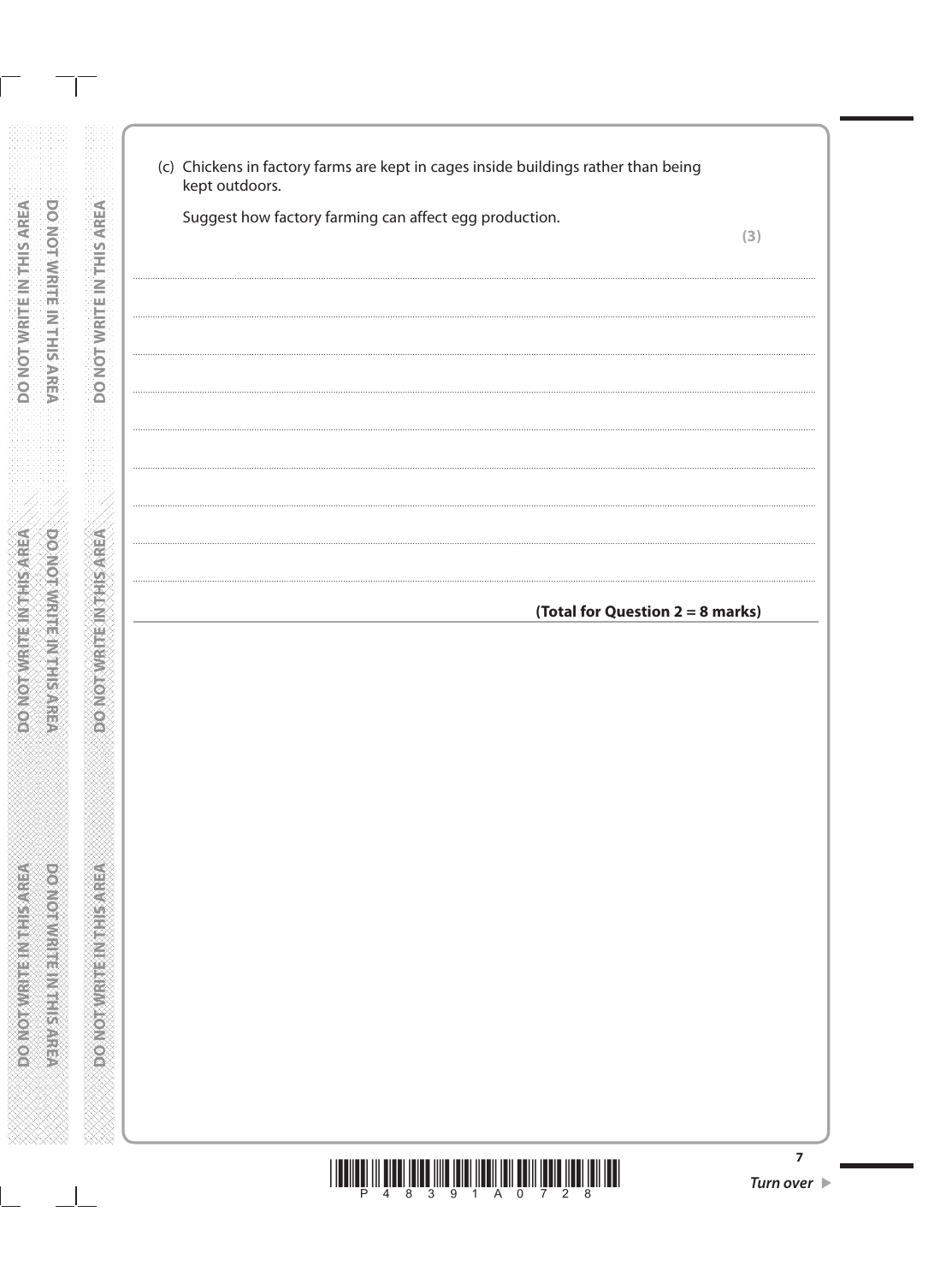**3** Chemotherapy is often used to help people with cancer. Chemotherapy kills cancer cells but may affect haemoglobin production in the body.

A drug called EPO increases haemoglobin production in the body. Scientists investigated the effect of EPO on patients who had received chemotherapy.

They injected EPO into these patients and blood samples were taken for several months to measure their haemoglobin levels.

The table shows the results.

| <b>Time after</b><br><b>EPO</b> injection<br>in months | <b>Average (mean)</b><br>haemoglobin level<br>in g per 100 cm <sup>3</sup> |
|--------------------------------------------------------|----------------------------------------------------------------------------|
| U                                                      | 5.0                                                                        |
| 1                                                      | 7.6                                                                        |
| 2                                                      | 8.2                                                                        |
| 3                                                      | 9.3                                                                        |
| 4                                                      | 9.8                                                                        |
| 5                                                      | 10.2                                                                       |

(a) Plot a line graph to show the relationship between time and average haemoglobin level.

Use a ruler to join the points with straight lines.



**(5)**

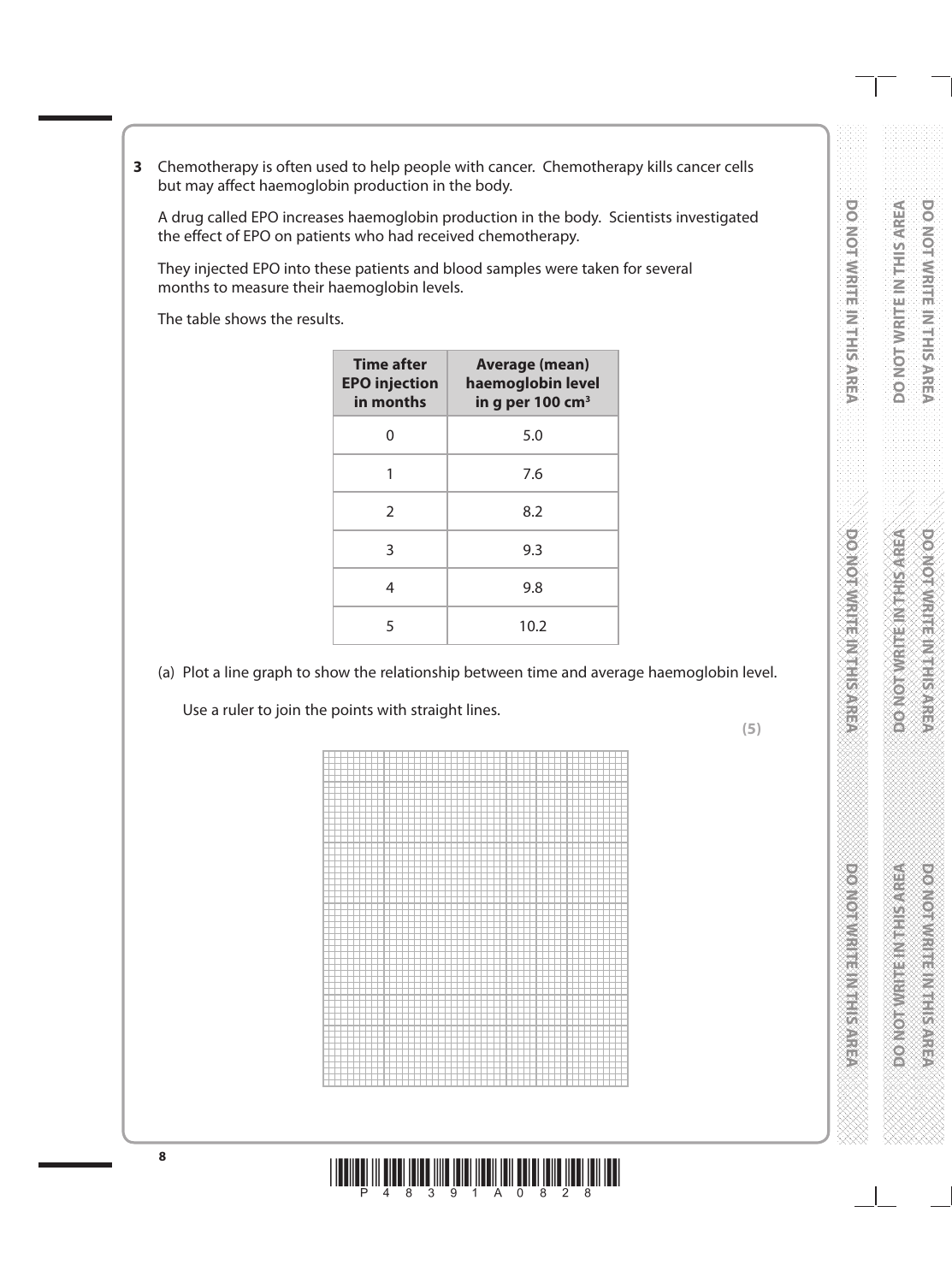| (b) (i) Name the dependent variable in this investigation.                               | (1) |
|------------------------------------------------------------------------------------------|-----|
| (ii) Explain how the scientists made sure their results were reliable.                   | (2) |
|                                                                                          |     |
| (iii) The scientists controlled biotic (living) factors so their results would be valid. |     |
| Name two biotic factors that the scientists should have controlled.                      | (2) |
| $2_{\cdot\cdot}$<br>(c) Cancer patients often complain of tiredness after chemotherapy.  |     |
| Explain how EPO helps to reduce tiredness in these patients.                             | (4) |
|                                                                                          |     |
|                                                                                          |     |
|                                                                                          |     |
|                                                                                          |     |
|                                                                                          |     |
|                                                                                          |     |

**DO NOT WRITE IN THIS AREA** 

**POINOT WRITE IN THIS AREA** 

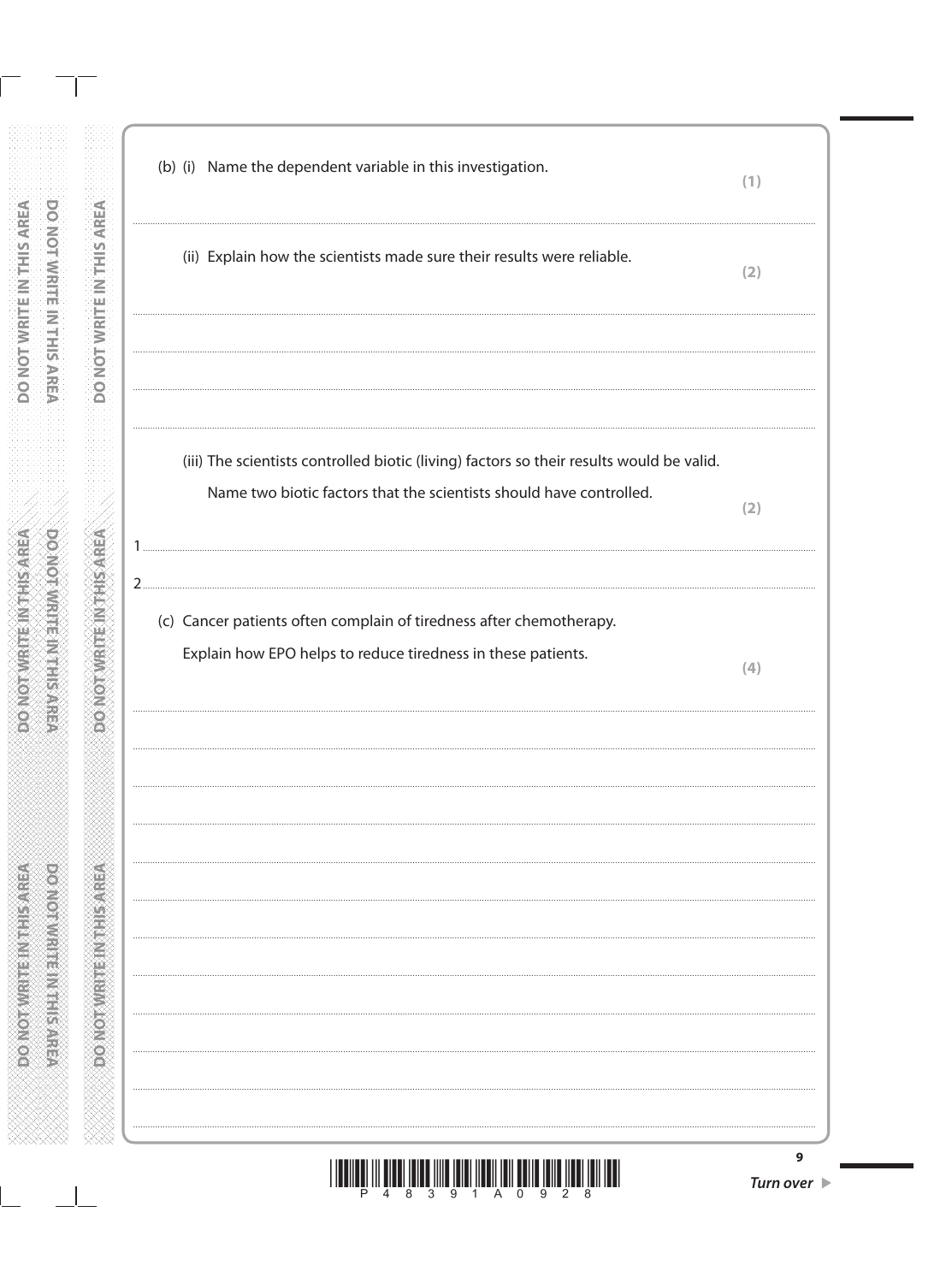| Explain which type of blood vessel they should use to obtain the blood samples. |                                   |
|---------------------------------------------------------------------------------|-----------------------------------|
|                                                                                 | (3)                               |
|                                                                                 |                                   |
|                                                                                 |                                   |
|                                                                                 |                                   |
|                                                                                 |                                   |
|                                                                                 |                                   |
|                                                                                 |                                   |
|                                                                                 | (Total for Question 3 = 17 marks) |
|                                                                                 |                                   |
|                                                                                 |                                   |
|                                                                                 |                                   |
|                                                                                 |                                   |
|                                                                                 |                                   |
|                                                                                 |                                   |
|                                                                                 |                                   |
|                                                                                 |                                   |
|                                                                                 |                                   |
|                                                                                 |                                   |
|                                                                                 |                                   |
|                                                                                 |                                   |
|                                                                                 |                                   |
|                                                                                 |                                   |
|                                                                                 |                                   |
|                                                                                 |                                   |
|                                                                                 |                                   |
|                                                                                 |                                   |
|                                                                                 |                                   |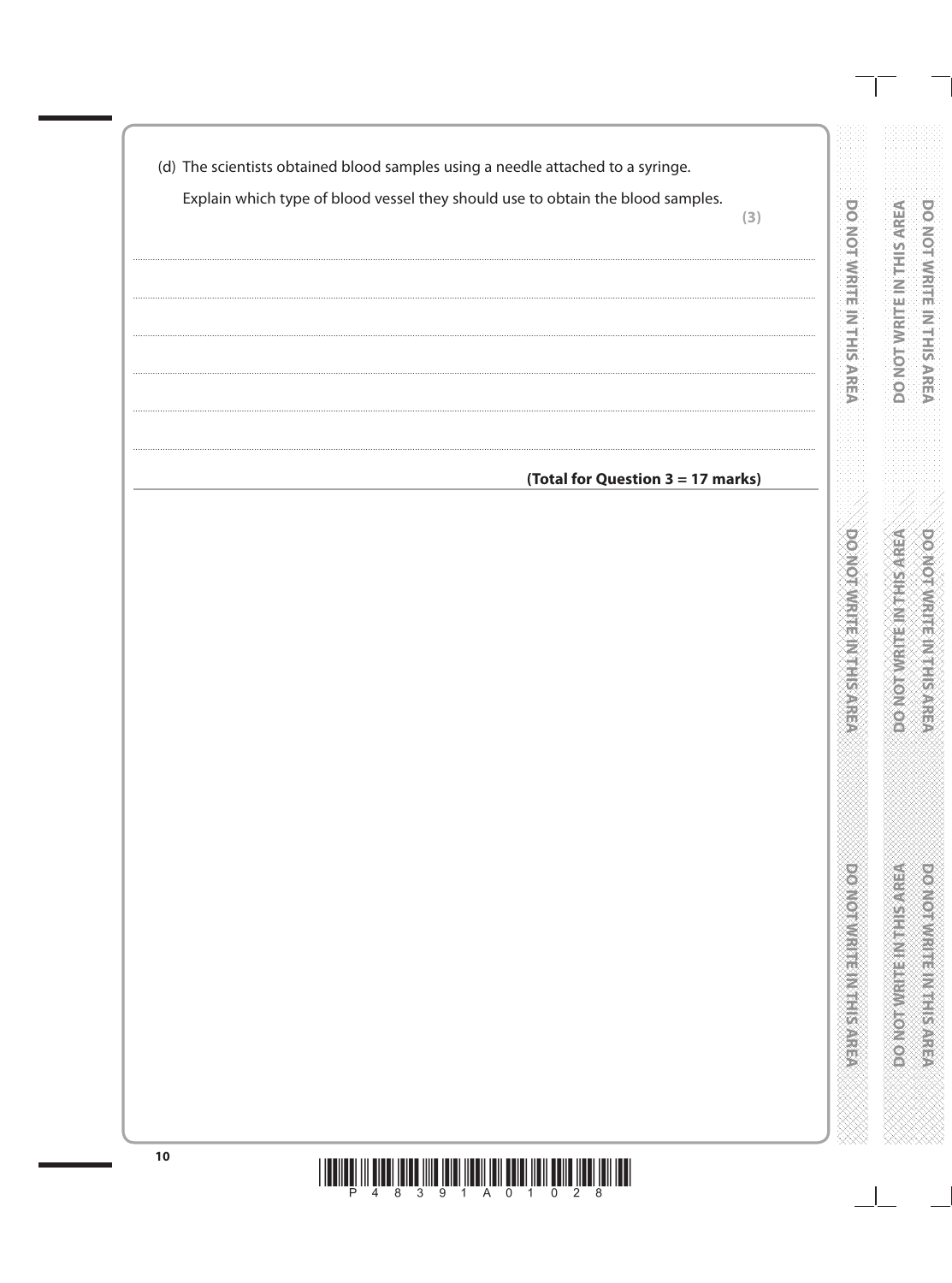**4** (a) Nile tilapia are fish. Their body colour is controlled by a single gene. The allele N produces normal body colour and the allele n produces pink body colour.

Diagram 1 shows the phenotypes and the genotypes of Nile tilapia.

normal body colour (NN) normal body colour (Nn) pink body colour (nn)







 Diagram 2 shows all the possible crosses between the phenotypes and genotypes of Nile tilapia parents.



### **Diagram 2**

The table gives some descriptions of offspring.

 Complete the table by giving the number of crosses that would produce each description of offspring. The first one has been done for you.

**(3)**

| <b>Description of offspring</b> | Number of<br><b>crosses</b> |
|---------------------------------|-----------------------------|
| all are homozygous              | $\mathcal{L}$               |
| 50% are heterozygous            |                             |
| show a phenotype ratio of 1:1   |                             |
| have a genotype ratio of 1:1    |                             |

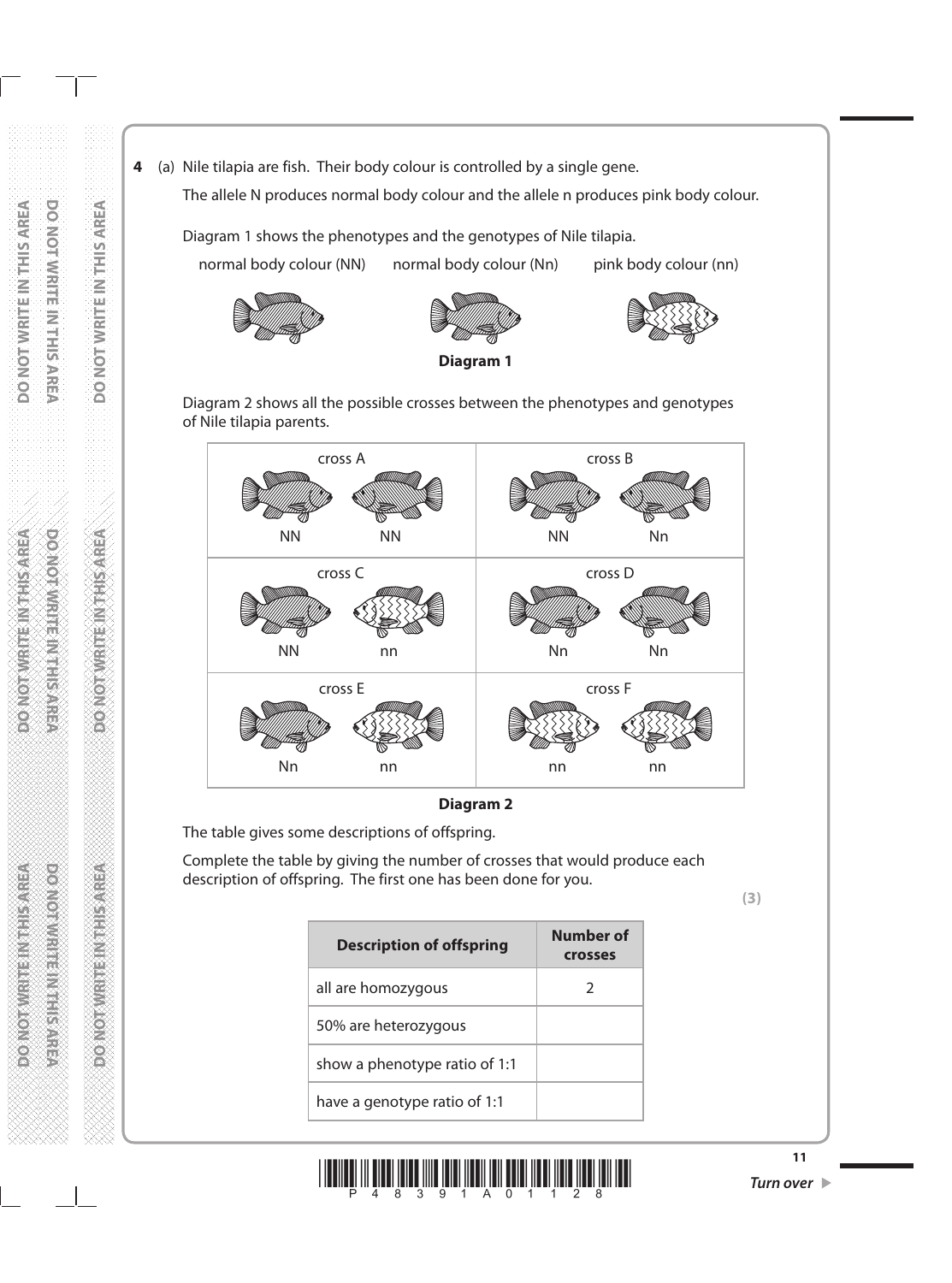| Farmers build large ponds and fill them with fish.                                              |              |
|-------------------------------------------------------------------------------------------------|--------------|
| The ponds are exposed to sunlight and the farmers add manure to help the<br>growth of the fish. |              |
| Some of the water in the ponds is changed every day.                                            |              |
| (i) Suggest how sunlight and manure help the growth of the fish.                                | (5)          |
|                                                                                                 |              |
|                                                                                                 |              |
|                                                                                                 |              |
|                                                                                                 |              |
|                                                                                                 |              |
|                                                                                                 |              |
|                                                                                                 |              |
|                                                                                                 |              |
|                                                                                                 |              |
|                                                                                                 |              |
|                                                                                                 |              |
|                                                                                                 |              |
|                                                                                                 |              |
|                                                                                                 |              |
|                                                                                                 |              |
|                                                                                                 |              |
|                                                                                                 |              |
|                                                                                                 |              |
| (ii) Suggest why some of the water is changed every day.                                        |              |
|                                                                                                 | $\mathbf{2}$ |
|                                                                                                 |              |
|                                                                                                 |              |
|                                                                                                 |              |
|                                                                                                 |              |

 $\begin{array}{c} \end{array} \begin{array}{c} \begin{array}{c} \begin{array}{c} \begin{array}{c} \begin{array}{c} \end{array} \\ \begin{array}{c} \end{array} \\ \begin{array}{c} \end{array} \\ \begin{array}{c} \end{array} \\ \begin{array}{c} \end{array} \\ \begin{array}{c} \end{array} \\ \begin{array}{c} \end{array} \\ \begin{array}{c} \end{array} \\ \begin{array}{c} \end{array} \\ \begin{array}{c} \end{array} \\ \begin{array}{c} \end{array} \\ \begin{array}{c} \end{array} \\ \begin{array}{c} \end{array} \\ \begin{array}{c} \end{array$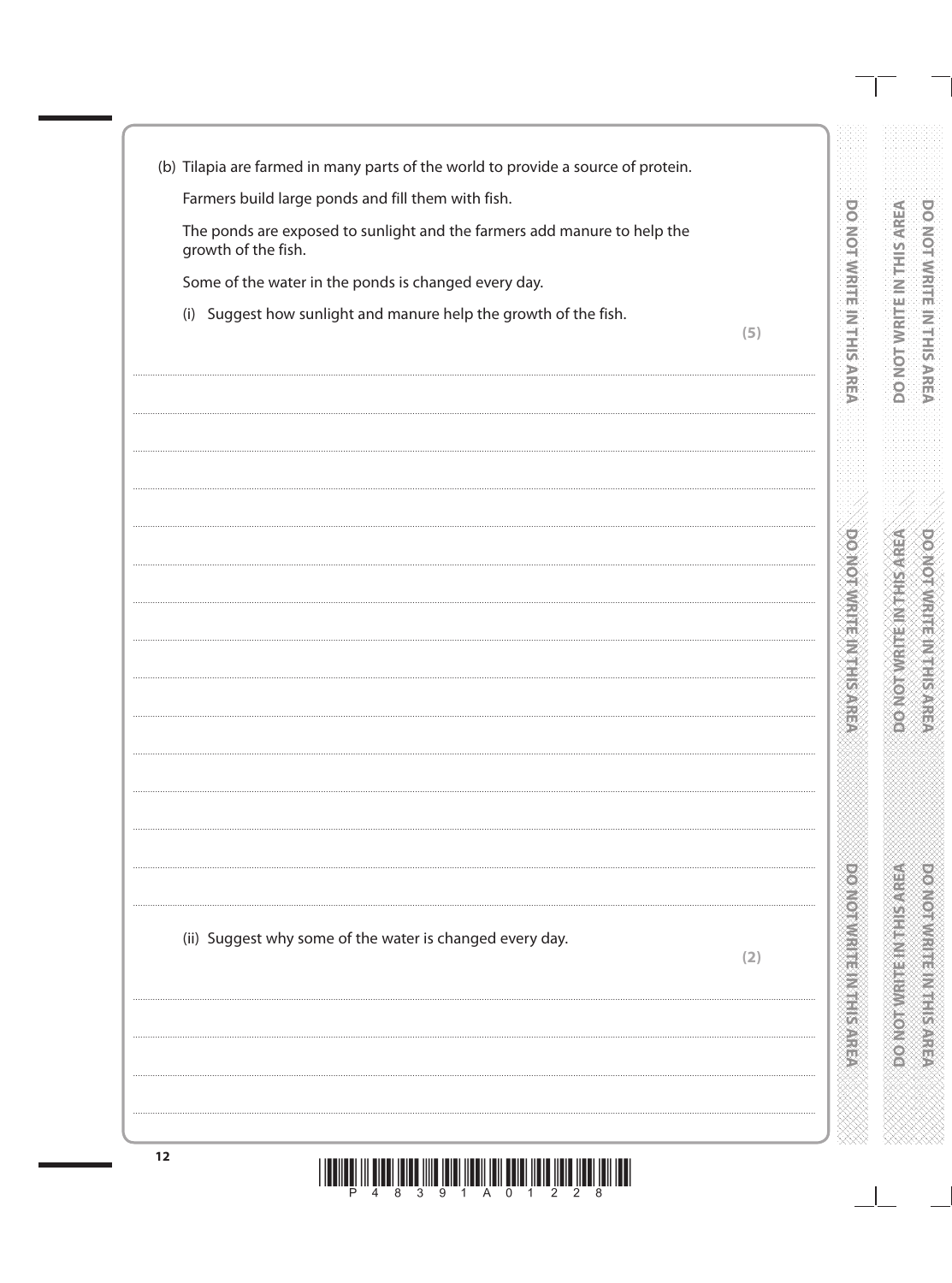(c) A fish farm contains 6000 fish.

**DO NOT WRITE IN THIS AREA DO NOT WRITE IN THIS AREA DO NOT WRITE IN THIS AREA**

**PONOTWRITEINTHISAREA** 

**DONOT WRITEIN THIS AREA** 

**DO NOT WRITE IN THIS AREA** 

 The average (mean) increase in mass of a fish over a period of 32 weeks is 700g. Estimate the total mass of fish, in kg, that the fish farm could produce after 32 weeks.

mass = .............................................................. kg

**(2)**

## **(Total for Question 4 = 12 marks)**

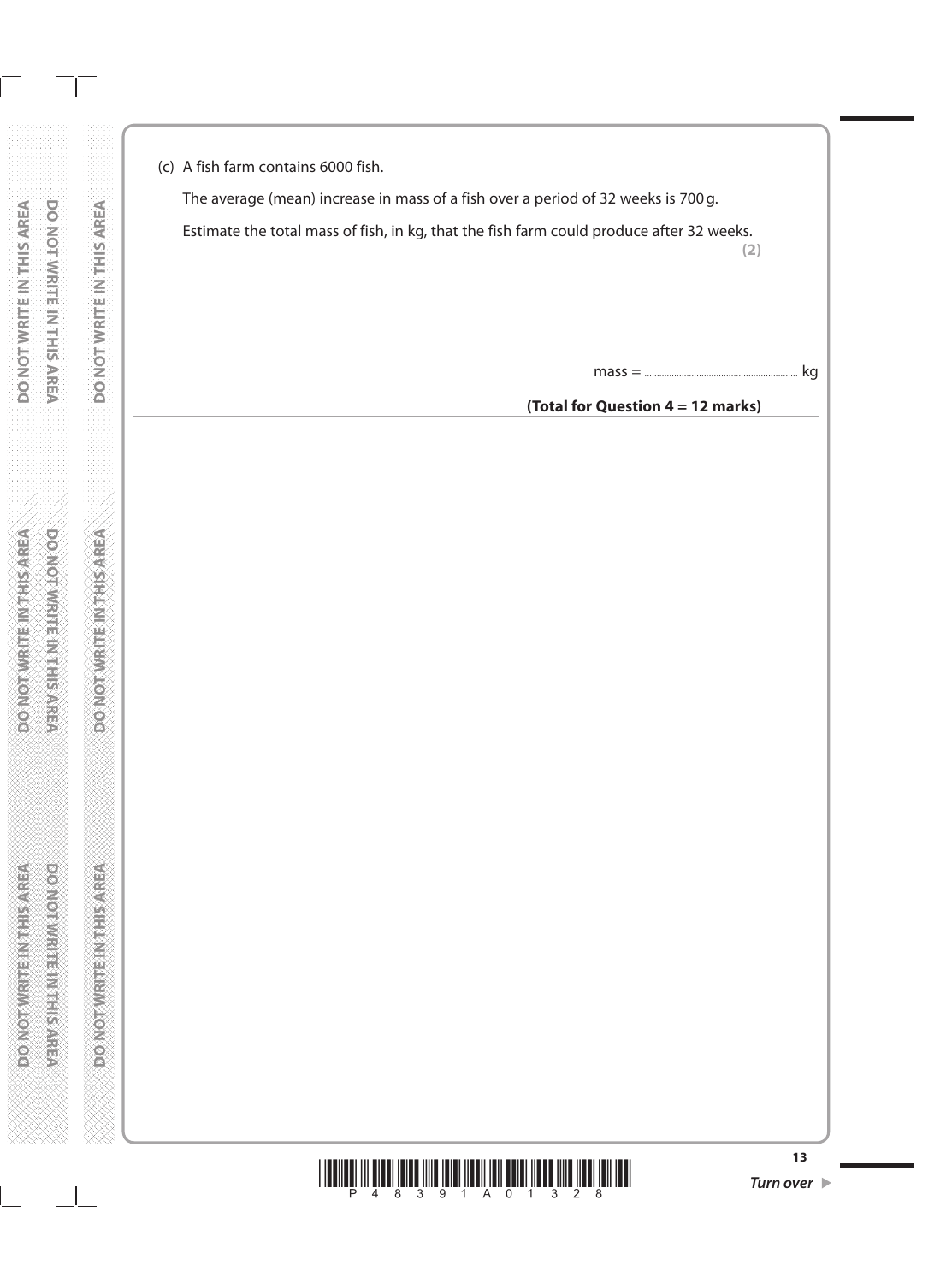|  | (a) Explain what happens to a plant cell if it is put into a concentrated salt solution. | (3) |
|--|------------------------------------------------------------------------------------------|-----|
|  |                                                                                          |     |
|  |                                                                                          |     |
|  |                                                                                          |     |
|  |                                                                                          |     |
|  |                                                                                          |     |
|  |                                                                                          |     |
|  |                                                                                          |     |
|  |                                                                                          |     |
|  |                                                                                          |     |
|  |                                                                                          |     |
|  |                                                                                          |     |
|  |                                                                                          |     |
|  |                                                                                          |     |
|  |                                                                                          |     |
|  |                                                                                          |     |
|  |                                                                                          |     |
|  |                                                                                          |     |
|  |                                                                                          |     |
|  |                                                                                          |     |
|  |                                                                                          |     |
|  |                                                                                          |     |
|  |                                                                                          |     |
|  |                                                                                          |     |
|  |                                                                                          |     |
|  |                                                                                          |     |
|  |                                                                                          |     |
|  |                                                                                          |     |
|  |                                                                                          |     |
|  |                                                                                          |     |
|  |                                                                                          |     |
|  |                                                                                          |     |

١

 $\frac{1}{4}\frac{1}{2}\frac{1}{2}\frac{1}{2}\frac{1}{2}\frac{1}{2}\frac{1}{2}\frac{1}{2}\frac{1}{2}\frac{1}{2}\frac{1}{2}\frac{1}{2}\frac{1}{2}\frac{1}{2}\frac{1}{2}\frac{1}{2}\frac{1}{2}\frac{1}{2}\frac{1}{2}\frac{1}{2}\frac{1}{2}\frac{1}{2}\frac{1}{2}\frac{1}{2}\frac{1}{2}\frac{1}{2}\frac{1}{2}\frac{1}{2}\frac{1}{2}\frac{1}{2}\frac{1}{2}\frac{1}{2}\frac{1}{2}\frac{1}{2}\frac{1}{2}\frac{1}{2}\frac{1$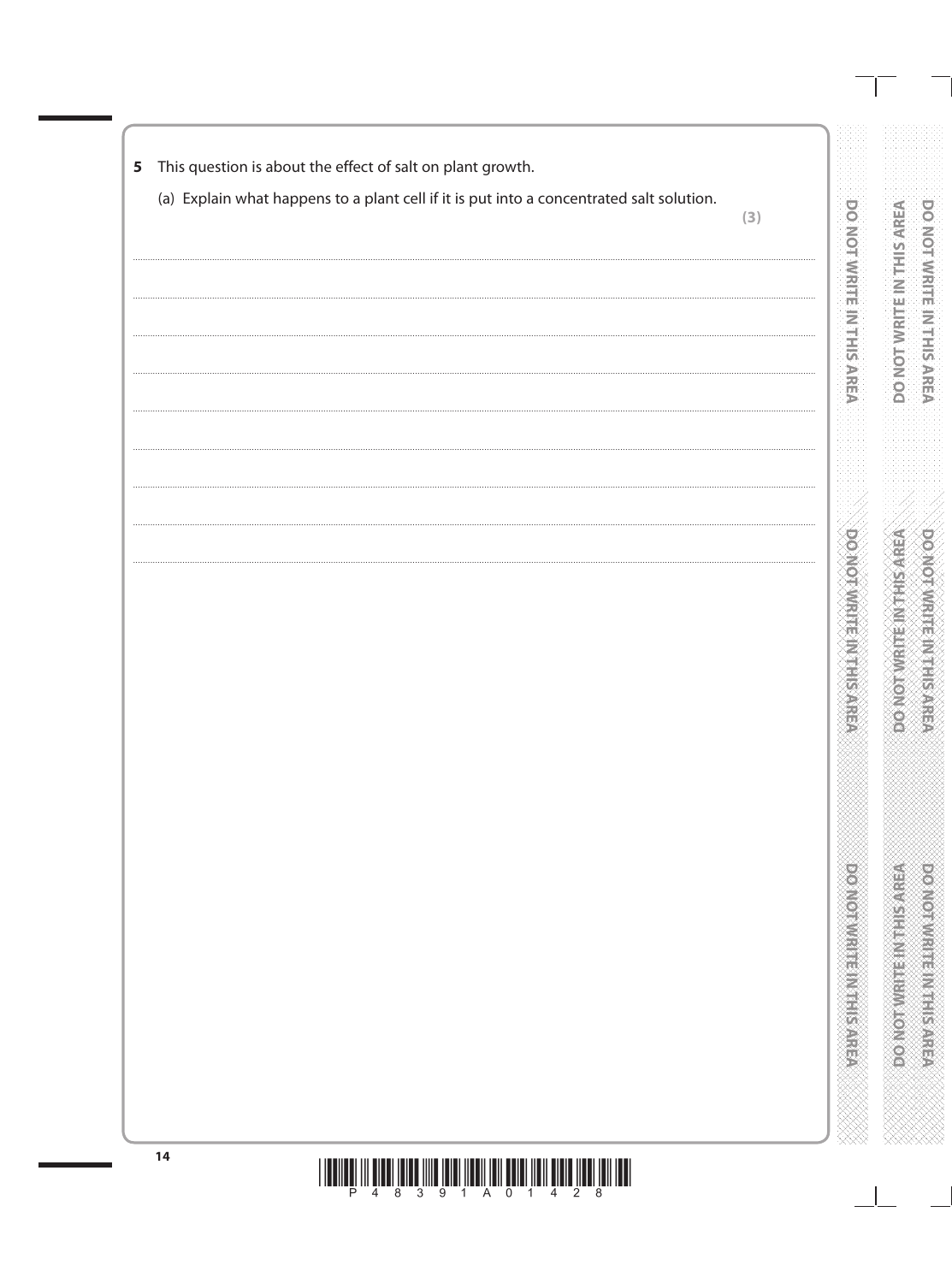(b) In the UK, salt is spread over road surfaces in winter to prevent ice from forming.

When it rains this salt is washed on to the soil by the side of the road.

Design an investigation to find out if plant growth is affected by the increased salt concentration in the soil.

Your answer should include experimental details and be written in full sentences.

 $(6)$ 



Turn over  $\blacktriangleright$ 

**PORTOR METHODS CONTENT**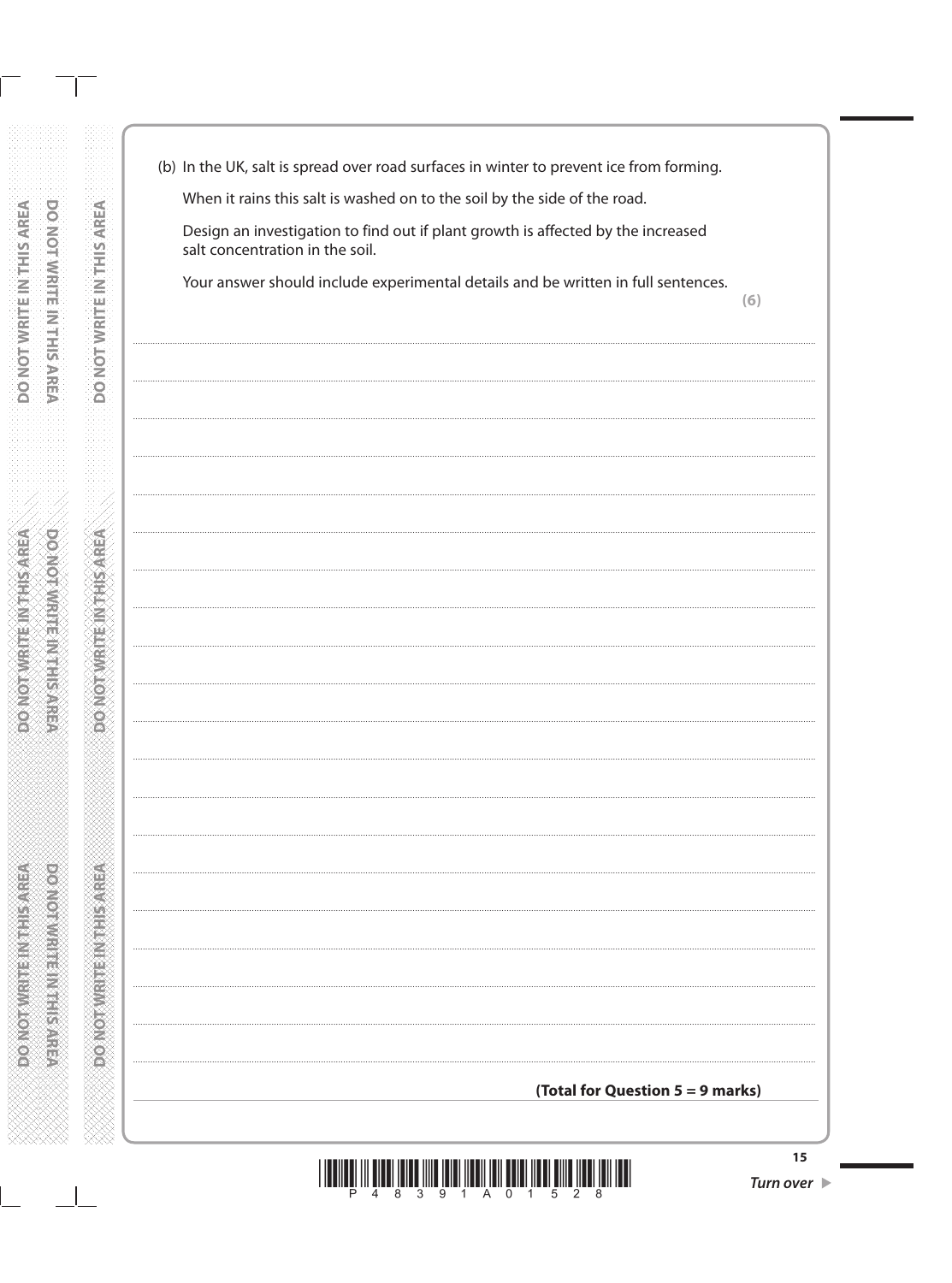| Plants make food by the process of photosynthesis.<br>6<br>(a) Write a balanced chemical symbol equation for photosynthesis. | (2)                                                                         |  |
|------------------------------------------------------------------------------------------------------------------------------|-----------------------------------------------------------------------------|--|
| (b) The leaf of a plant is adapted to carry out photosynthesis.                                                              |                                                                             |  |
| (i) palisade mesophyll layer                                                                                                 | Explain how the following parts of the leaf are adapted for photosynthesis. |  |
|                                                                                                                              | (2)                                                                         |  |
|                                                                                                                              |                                                                             |  |
|                                                                                                                              |                                                                             |  |
| (ii) spongy mesophyll layer                                                                                                  | (2)                                                                         |  |
|                                                                                                                              |                                                                             |  |
| (iii) guard cells                                                                                                            |                                                                             |  |
|                                                                                                                              | (2)                                                                         |  |
|                                                                                                                              |                                                                             |  |
|                                                                                                                              |                                                                             |  |
|                                                                                                                              |                                                                             |  |

 $\begin{array}{c} \end{array} \begin{array}{c} \begin{array}{c} \begin{array}{c} \begin{array}{c} \begin{array}{c} \end{array} \\ \begin{array}{c} \end{array} \\ \begin{array}{c} \end{array} \\ \begin{array}{c} \end{array} \\ \begin{array}{c} \end{array} \\ \begin{array}{c} \end{array} \\ \begin{array}{c} \end{array} \\ \begin{array}{c} \end{array} \\ \begin{array}{c} \end{array} \\ \begin{array}{c} \end{array} \\ \begin{array}{c} \end{array} \\ \begin{array}{c} \end{array} \\ \begin{array}{c} \end{array} \\ \begin{array}{c} \end{array$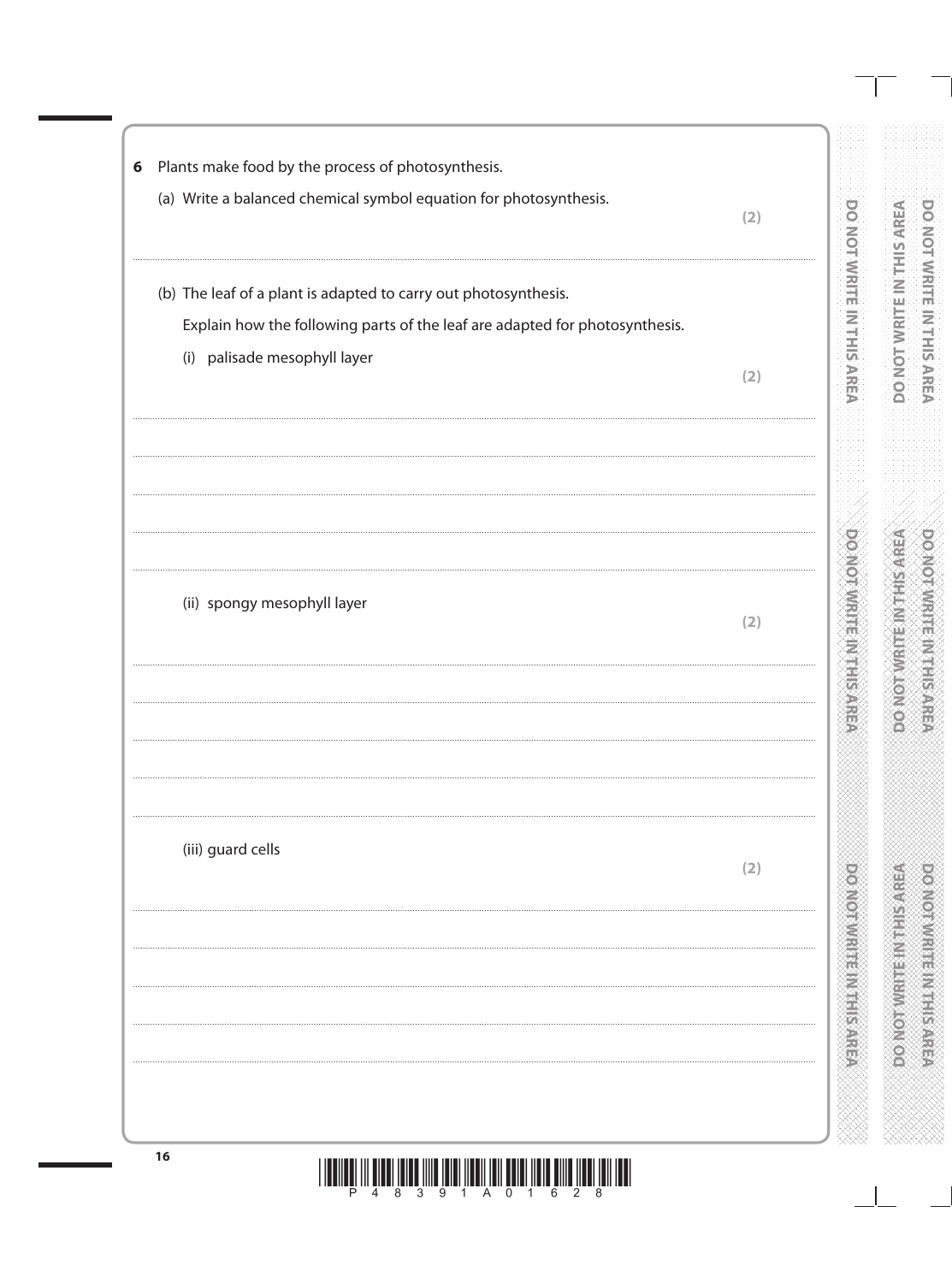- (c) A student uses this method to show that starch is produced during photosynthesis.
	- put a potted plant in a dark cupboard for 24 hours Step 1
	- Step 2 then put the plant in bright sunlight for 12 hours
	- Step 3 remove a leaf from the plant and put it in a beaker of boiling water for 30 seconds
	- Step 4 put the leaf in a boiling tube containing hot ethanol for 10 minutes
	- wash the leaf in cold water and put it on a white tile Step 5
	- add enough iodine solution to cover the leaf and observe the change in colour Step 6
	- (i) Explain why the student put the plant in a dark cupboard for 24 hours in step 1.

 $(2)$ 

(ii) Describe how the student could carry out step 4 safely.

 $(2)$ 

- (iii) State the colour of the leaf observed in step 6.
- (iv) The student concludes that starch is produced by photosynthesis in the leaf.
	- State a suitable control that she should use to make her conclusion valid.

 $(1)$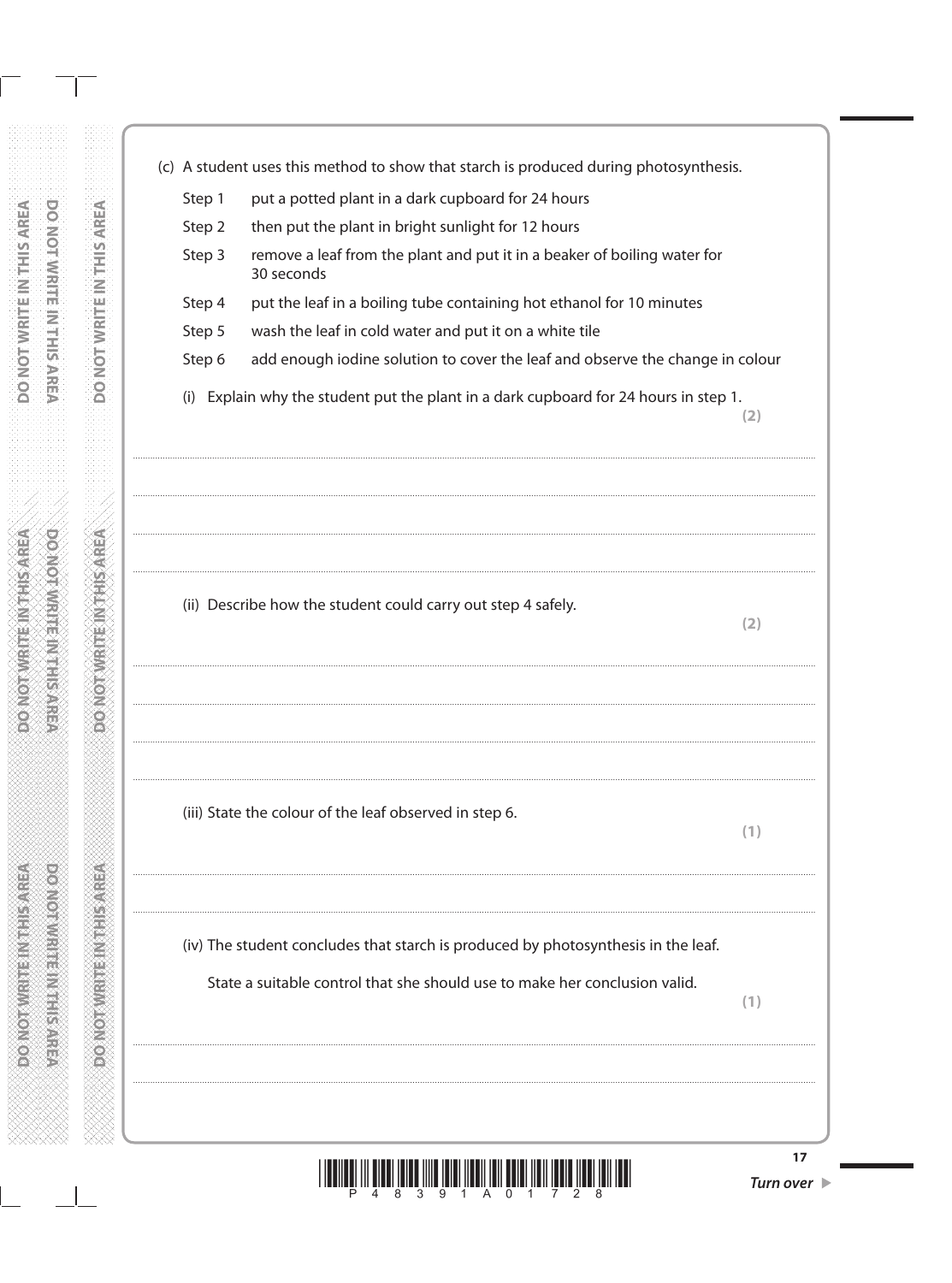(d) Plants need to absorb mineral ions from the soil to enable them to produce other biological molecules.

Complete the table by giving the missing information.

| <b>Mineral ion</b><br>absorbed | <b>Biological molecule</b><br>produced |
|--------------------------------|----------------------------------------|
| magnesium                      |                                        |
|                                | protein                                |

# **(Total for Question 6 =16 marks)**

**(2)**

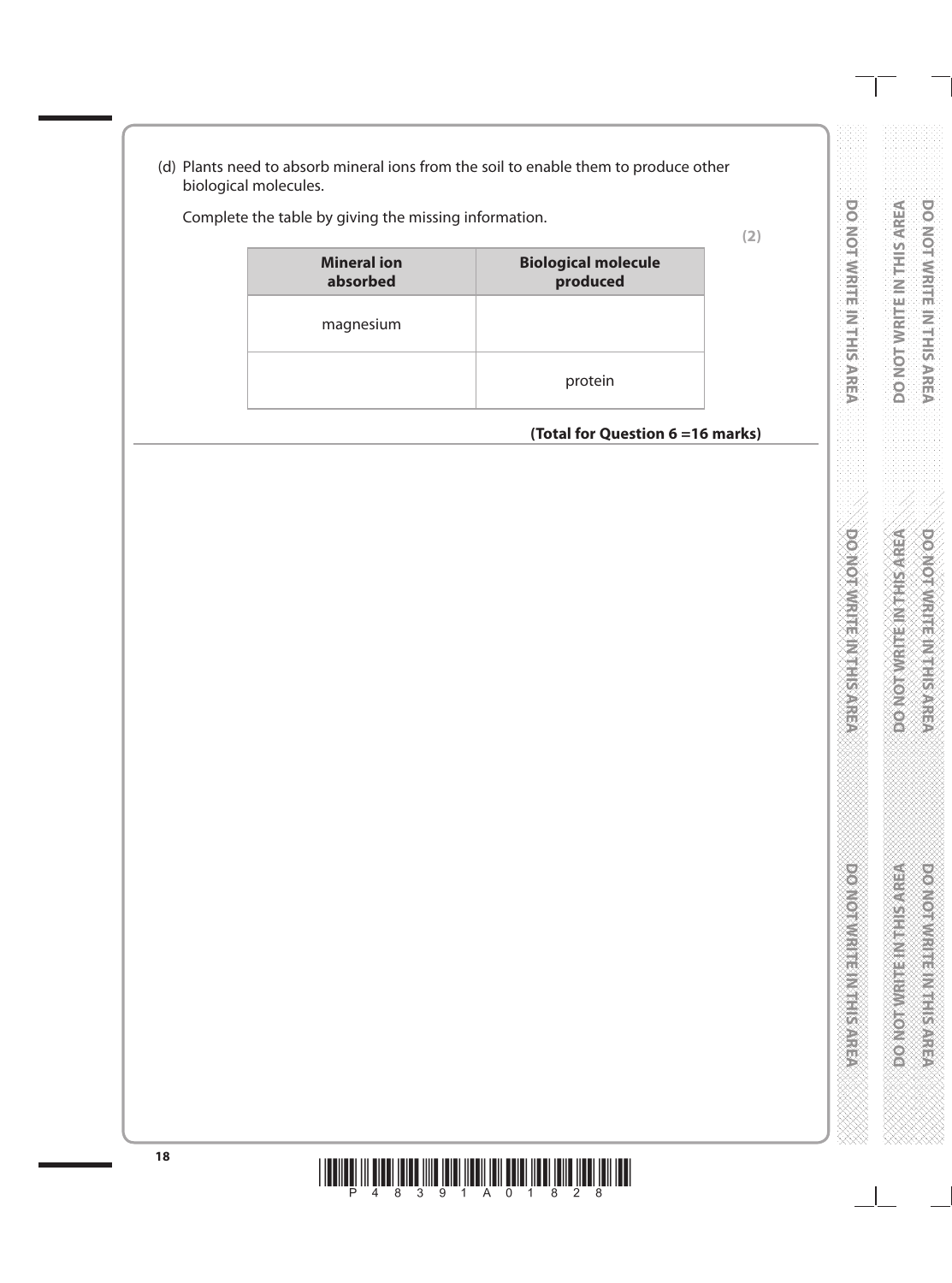

**DO NOT WRITE IN THIS AREA DO NOT WRITE IN THIS AREA DO NOT WRITE IN THIS AREA DONOTWRITEWTHSAREA** 

**BLANK PAGE**

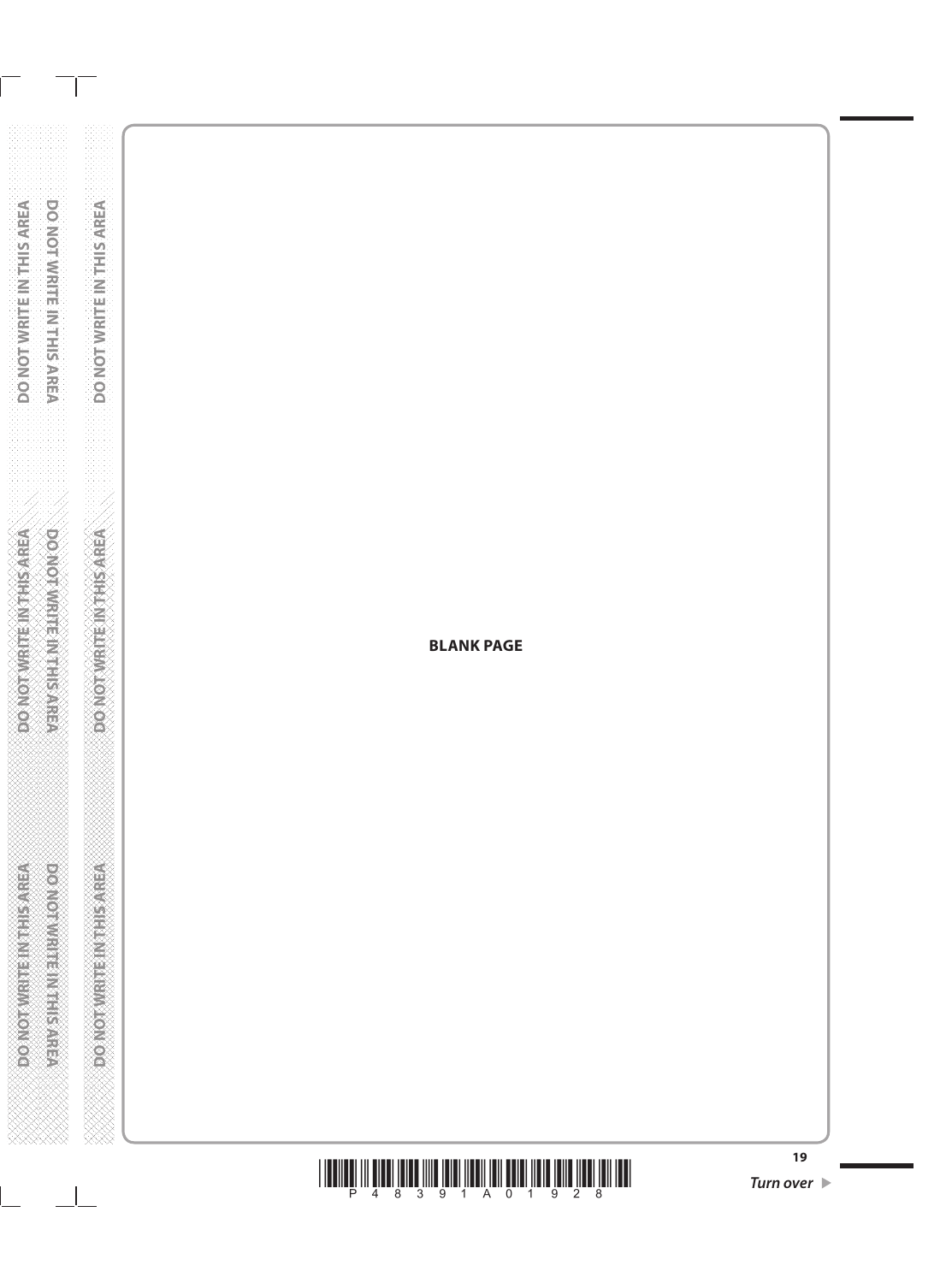

**TI JIH JIH JIH JIH ATIKA KWA 2002**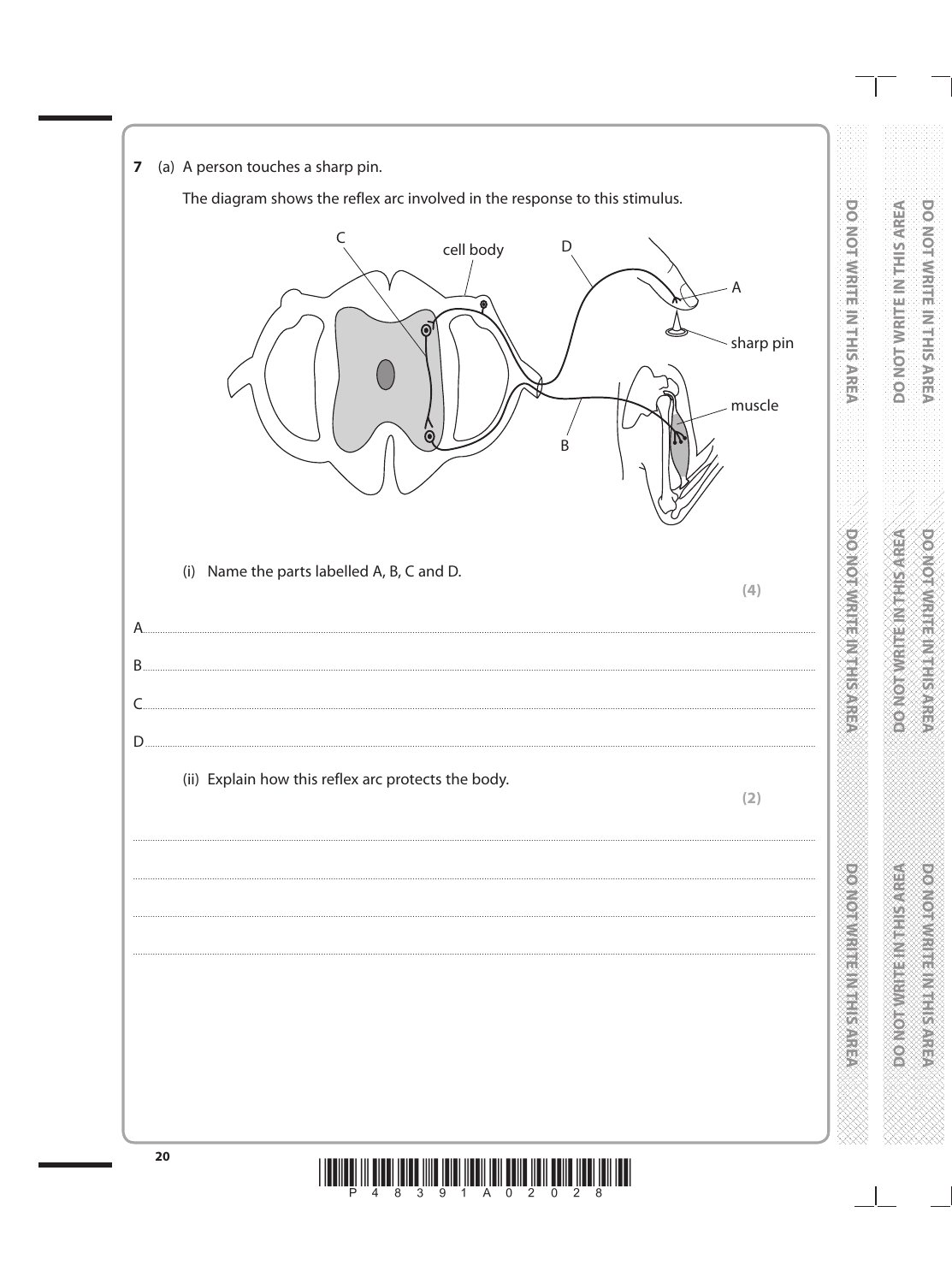(b) Reflexes in animals and phototropism in plants are both responses to stimuli. (i) Give two similarities between the mechanisms involved in each response. **DO NOT WRITE IN THIS AREA**  $(2)$ 2 (ii) Give two differences between the mechanisms involved in each response.  $(2)$ **DONOT WRITE IN THIS AREA** (Total for Question 7 = 10 marks) **POSSIBLE IN THE STATE OF STATE**  $21$ 

8 3 9 1 A 0 2 1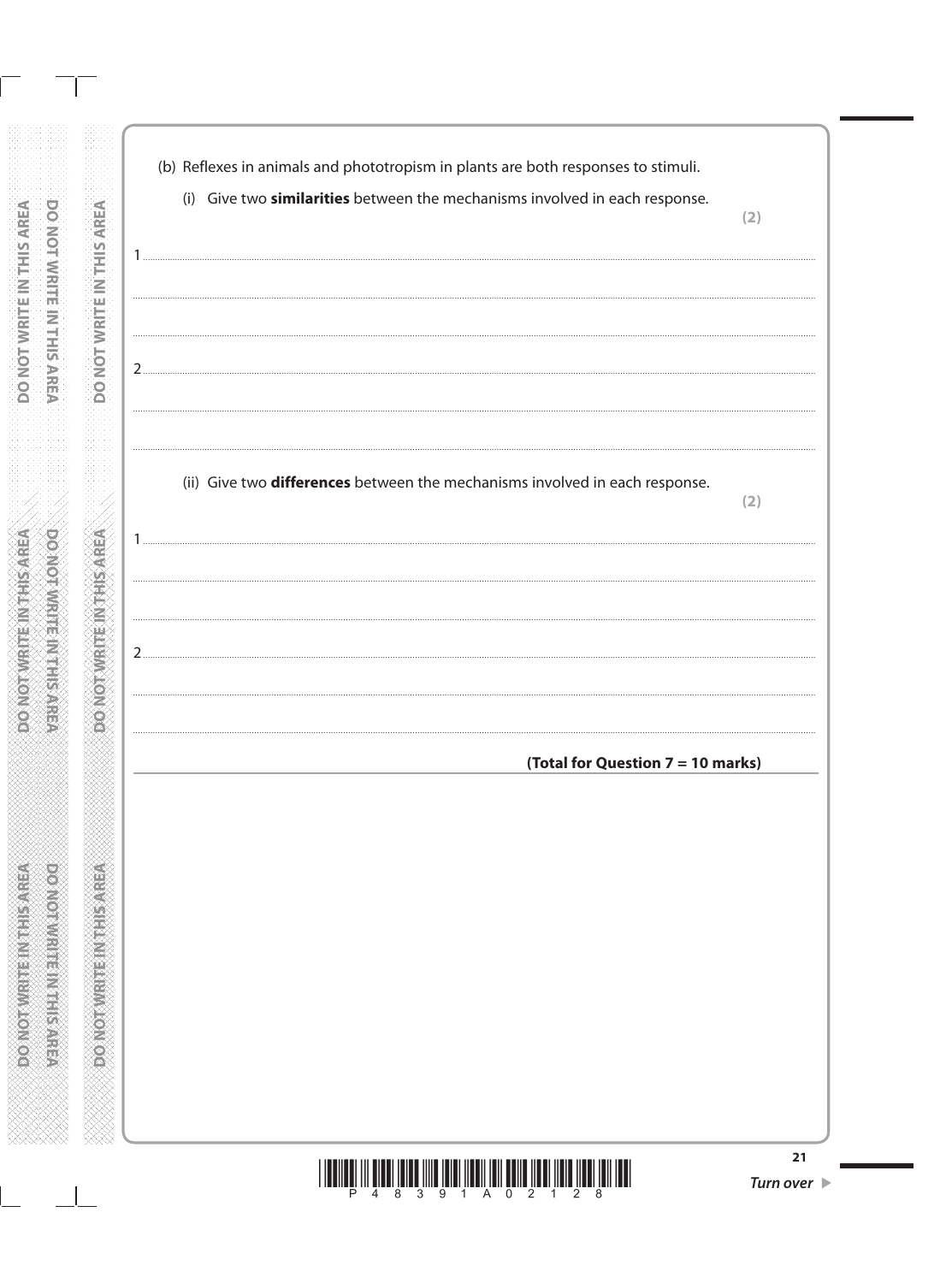

**DOMOION RIGHTS MEDICALES**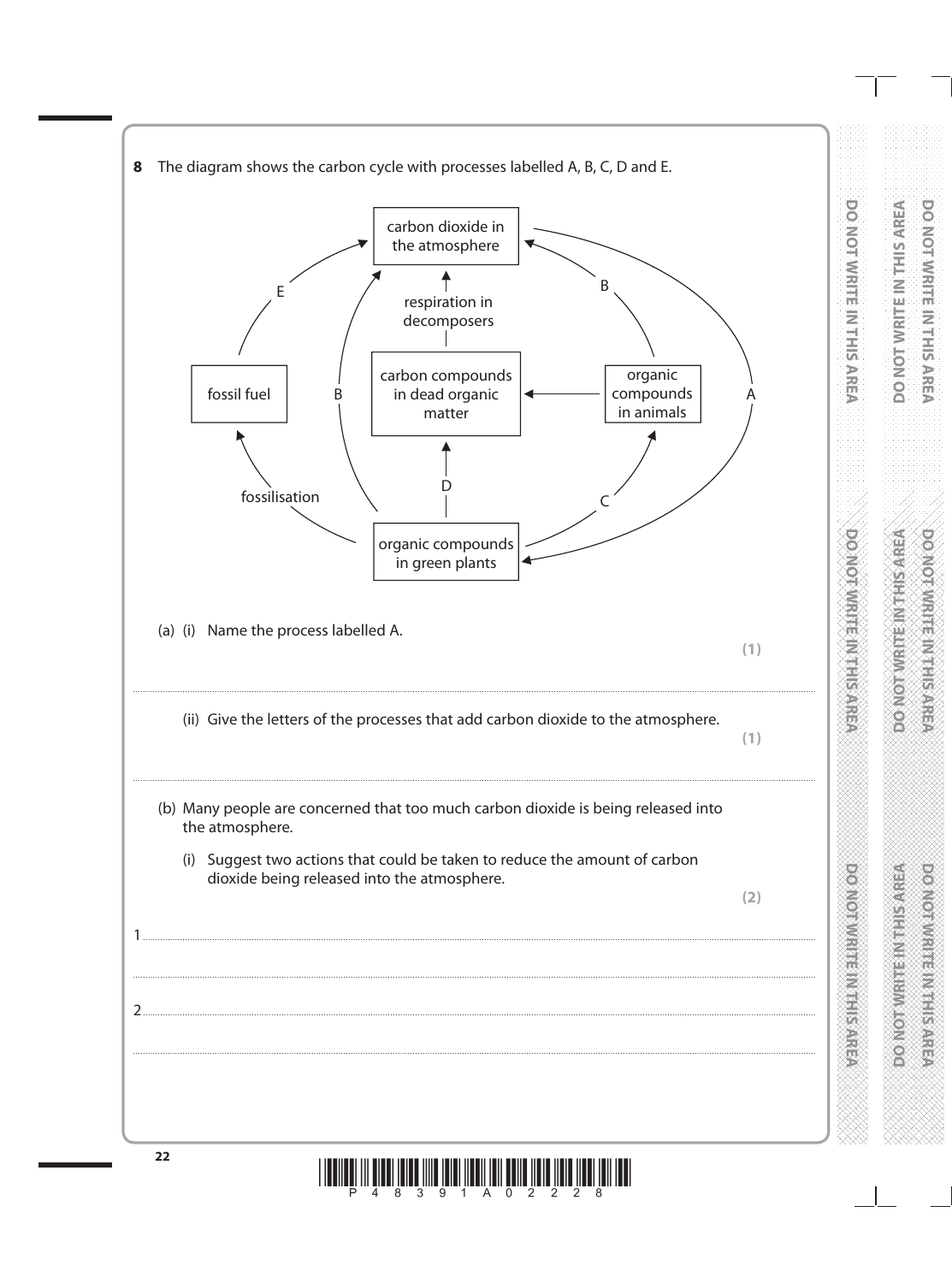|   | (ii) Describe the consequences of an increase in carbon dioxide for the world's ecosystems. | (6) |
|---|---------------------------------------------------------------------------------------------|-----|
|   |                                                                                             |     |
|   |                                                                                             |     |
|   |                                                                                             |     |
|   |                                                                                             |     |
|   |                                                                                             |     |
|   |                                                                                             |     |
|   |                                                                                             |     |
| . |                                                                                             |     |
|   |                                                                                             |     |
|   |                                                                                             |     |
|   |                                                                                             |     |
|   |                                                                                             |     |
|   |                                                                                             |     |
|   |                                                                                             |     |
|   |                                                                                             |     |
|   |                                                                                             |     |
|   |                                                                                             |     |
|   |                                                                                             |     |
|   |                                                                                             |     |
|   |                                                                                             |     |
|   |                                                                                             |     |
|   |                                                                                             |     |
|   |                                                                                             |     |
|   |                                                                                             |     |
|   |                                                                                             |     |
|   |                                                                                             |     |
|   |                                                                                             |     |
|   |                                                                                             |     |
|   |                                                                                             |     |
|   |                                                                                             |     |
|   |                                                                                             |     |
|   |                                                                                             |     |
|   |                                                                                             |     |
|   |                                                                                             |     |
|   | (Total for Question 8 = 10 marks)                                                           |     |
|   |                                                                                             |     |
|   |                                                                                             |     |
|   |                                                                                             |     |
|   |                                                                                             |     |
|   |                                                                                             |     |
|   |                                                                                             |     |
|   |                                                                                             |     |
|   |                                                                                             |     |
|   |                                                                                             |     |
|   |                                                                                             |     |
|   |                                                                                             |     |

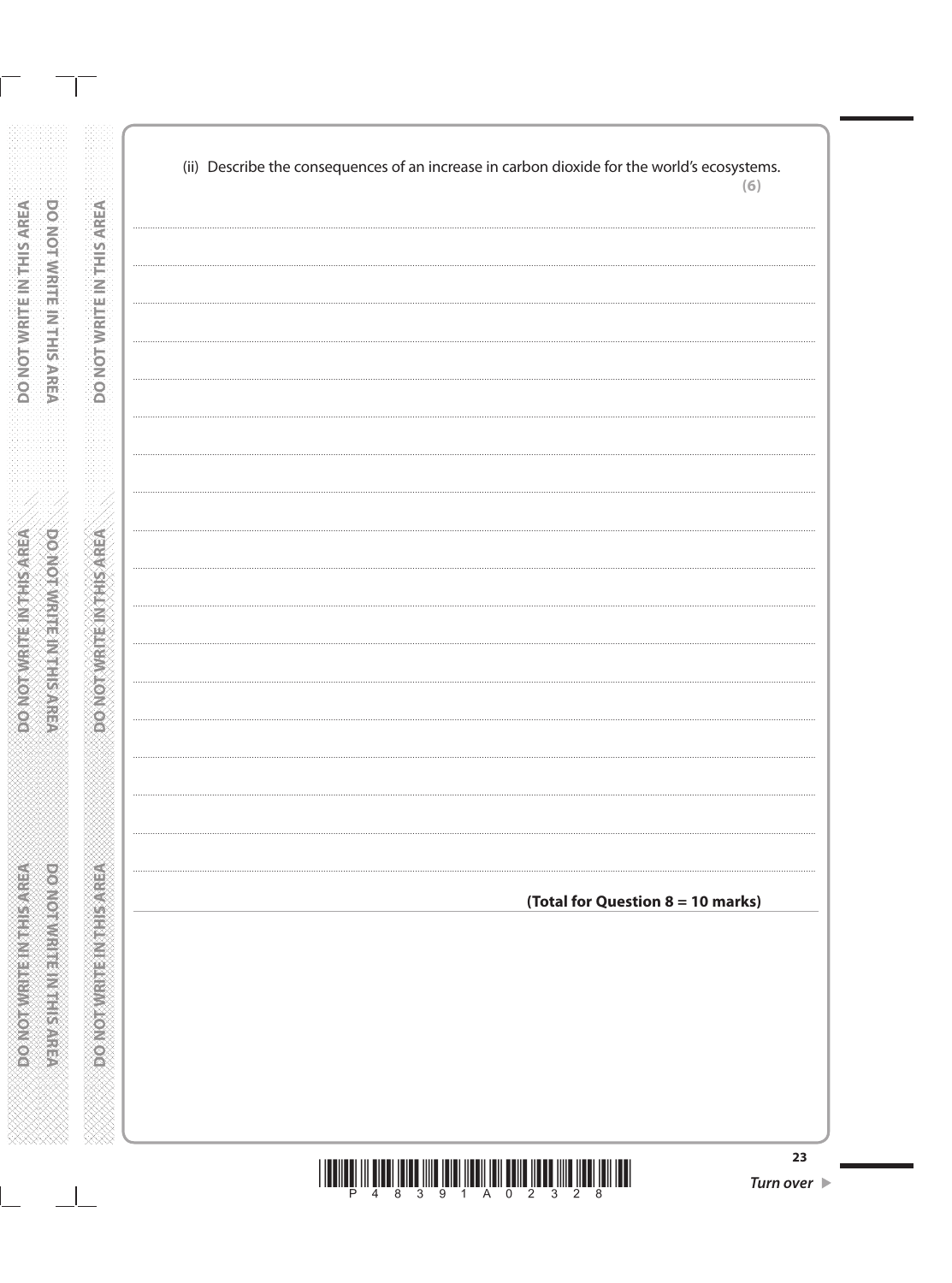**DOMONDER HERE SERVES** 



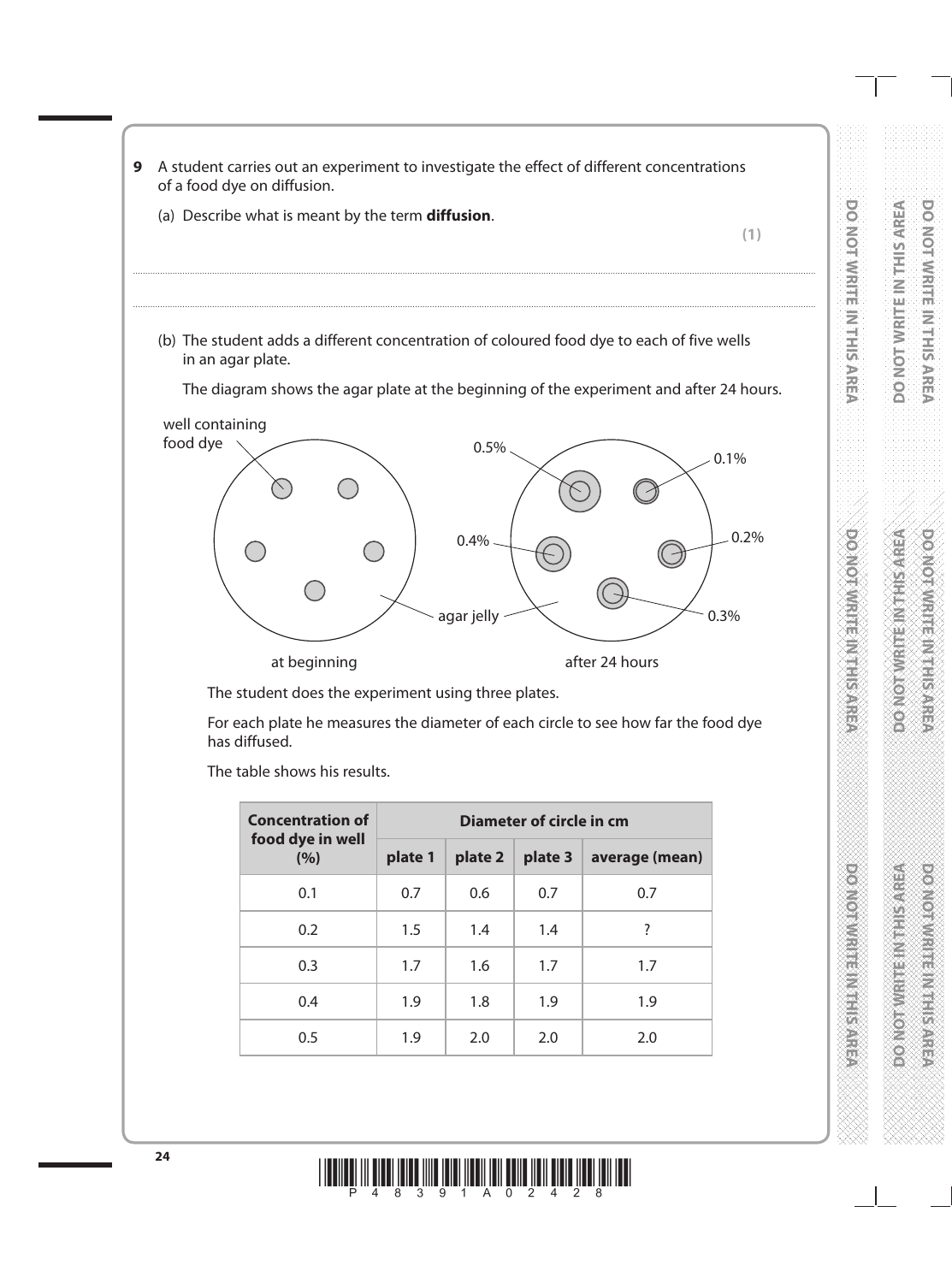|    | (i) Calculate the average diameter for 0.2% concentration of food dye.                                              | (2) |  |
|----|---------------------------------------------------------------------------------------------------------------------|-----|--|
|    | (ii) Describe the effect of food dye concentration on diffusion.                                                    | (2) |  |
|    | (iii) Explain the relationship between food dye concentration and diffusion.                                        | (2) |  |
| 2. | (c) State two variables that the student should control in this experiment to ensure<br>that the results are valid. | (2) |  |
|    | (Total for Question 9 = 9 marks)                                                                                    |     |  |

**DONOTWRITE IN THIS AREA** 

**DONOT WRITEIN THIS AREA** 



 $25$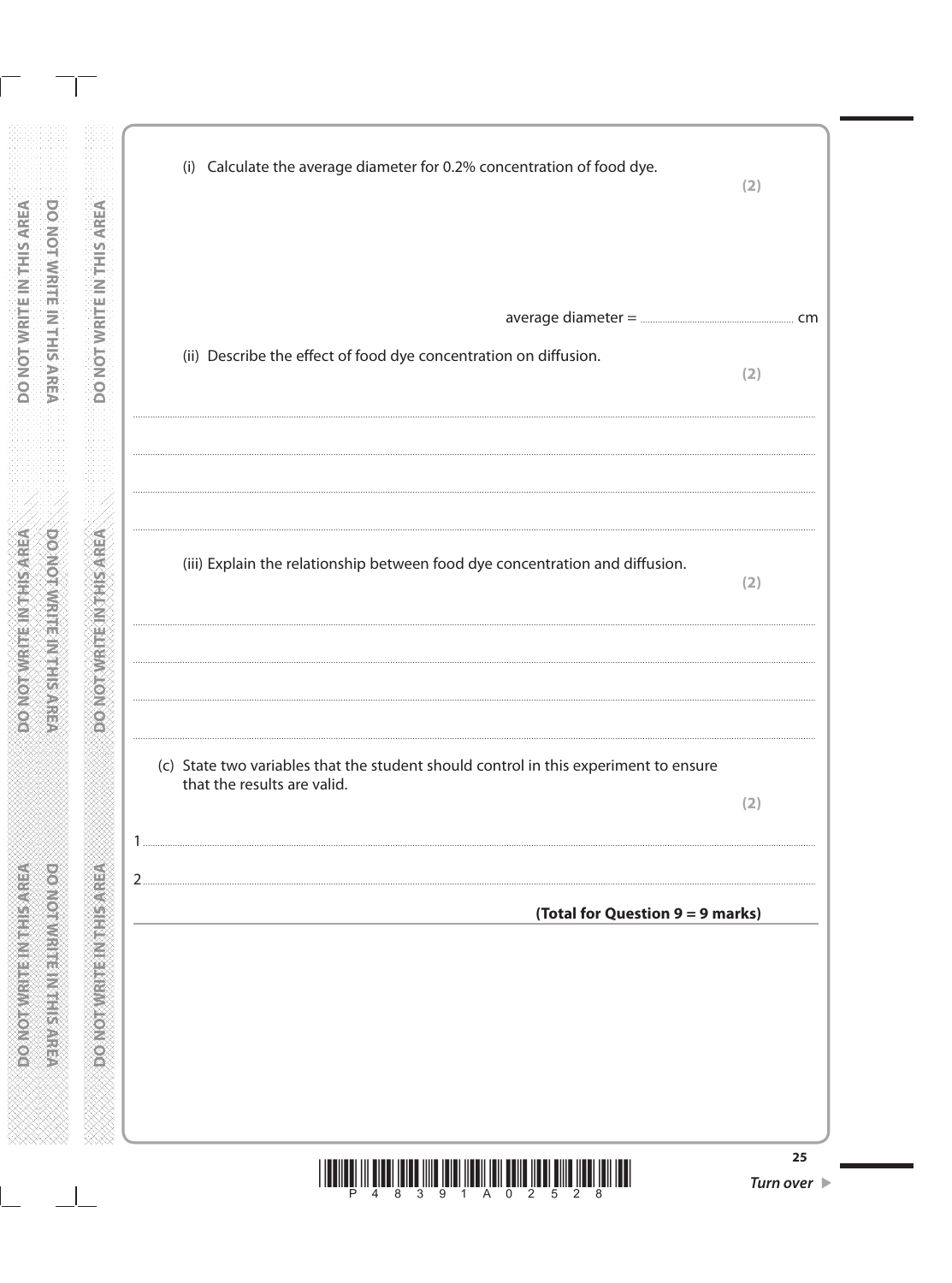| 10 The passage describes human reproduction.                                        |                                    |
|-------------------------------------------------------------------------------------|------------------------------------|
| Complete the passage by writing a suitable word or words in each blank space.       |                                    |
|                                                                                     | (10)                               |
|                                                                                     |                                    |
|                                                                                     |                                    |
| from the male urethra into the vagina. The male gametes carry on swimming until one |                                    |
|                                                                                     |                                    |
|                                                                                     |                                    |
|                                                                                     |                                    |
|                                                                                     |                                    |
|                                                                                     |                                    |
|                                                                                     |                                    |
| The number of chromosomes in the fertilised female gamete is                        |                                    |
|                                                                                     |                                    |
|                                                                                     |                                    |
|                                                                                     | (Total for Question 10 = 10 marks) |



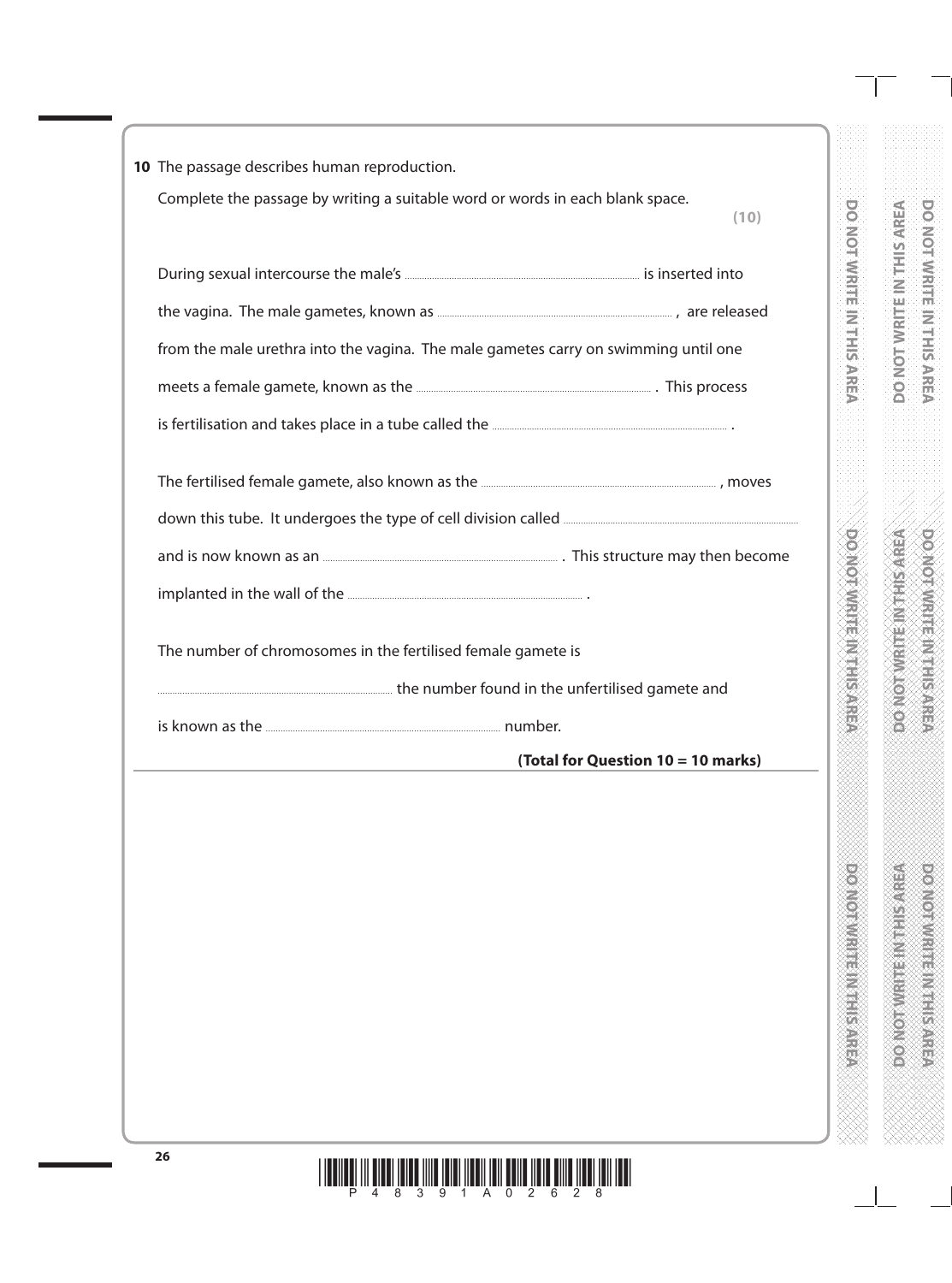| (2) | Suggest the benefits of each of these to a human diet.<br>(c) Food production can be increased by using genetically modified plants that are | (b) Mycoprotein contains low levels of fats and is high in protein. |
|-----|----------------------------------------------------------------------------------------------------------------------------------------------|---------------------------------------------------------------------|
|     |                                                                                                                                              |                                                                     |
|     |                                                                                                                                              |                                                                     |
|     |                                                                                                                                              |                                                                     |
|     |                                                                                                                                              |                                                                     |
|     |                                                                                                                                              |                                                                     |

**DONOTWRITEINTHISAREA** 

**DOMOTHEM TEIN THIS AREA**